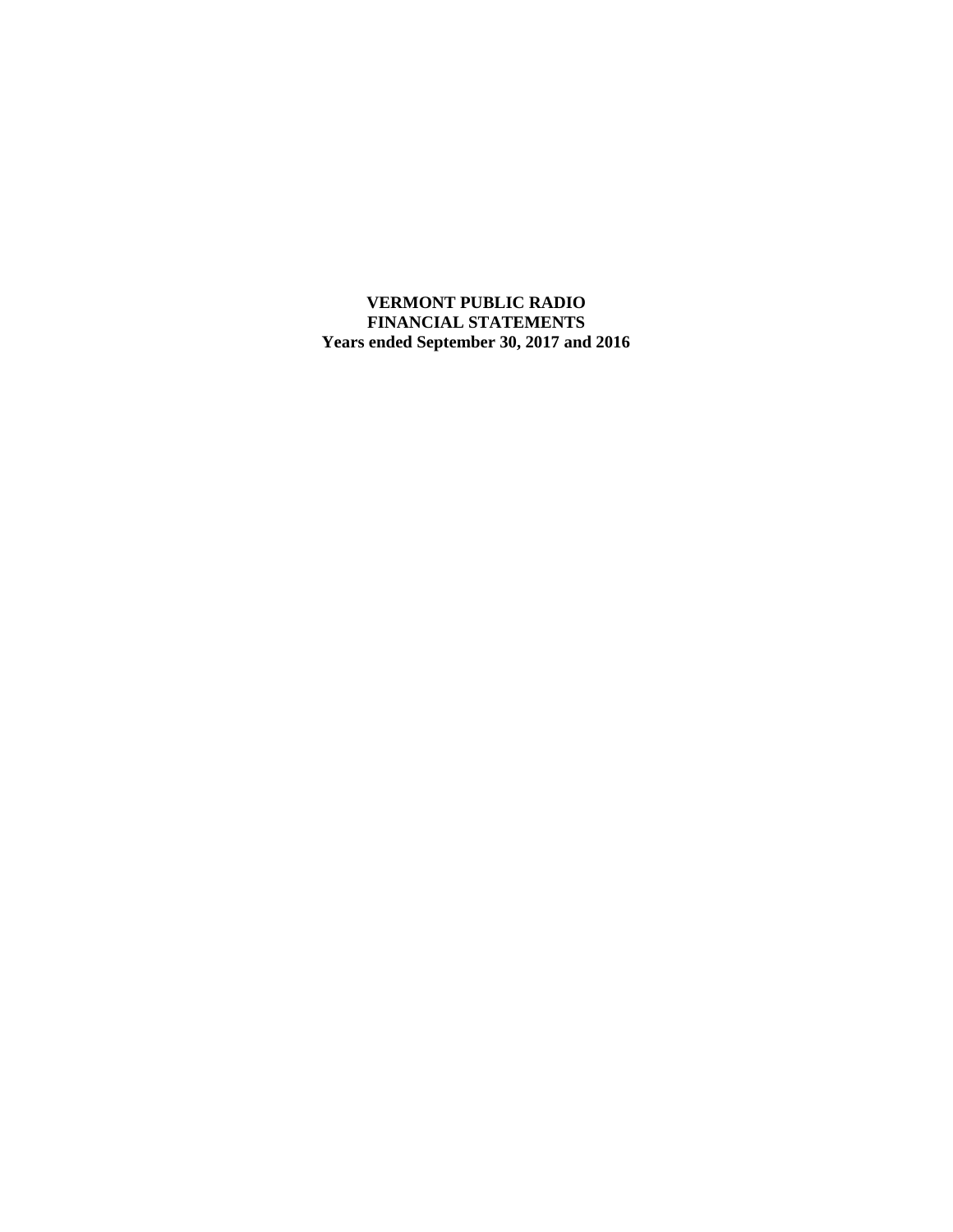# **VERMONT PUBLIC RADIO FINANCIAL STATEMENTS Years ended September 30, 2017 and 2016**

# TABLE OF CONTENTS

|                                         | Page           |
|-----------------------------------------|----------------|
| <b>Independent Auditor's Report</b>     | 1              |
| <b>Financial Statements</b>             |                |
| <b>Statements of Financial Position</b> | 2              |
| <b>Statement of Activities</b>          | 3              |
| <b>Statement of Functional Expenses</b> | $\overline{4}$ |
| <b>Statements of Cash Flows</b>         | 5              |
| <b>Notes to Financial Statements</b>    | 6              |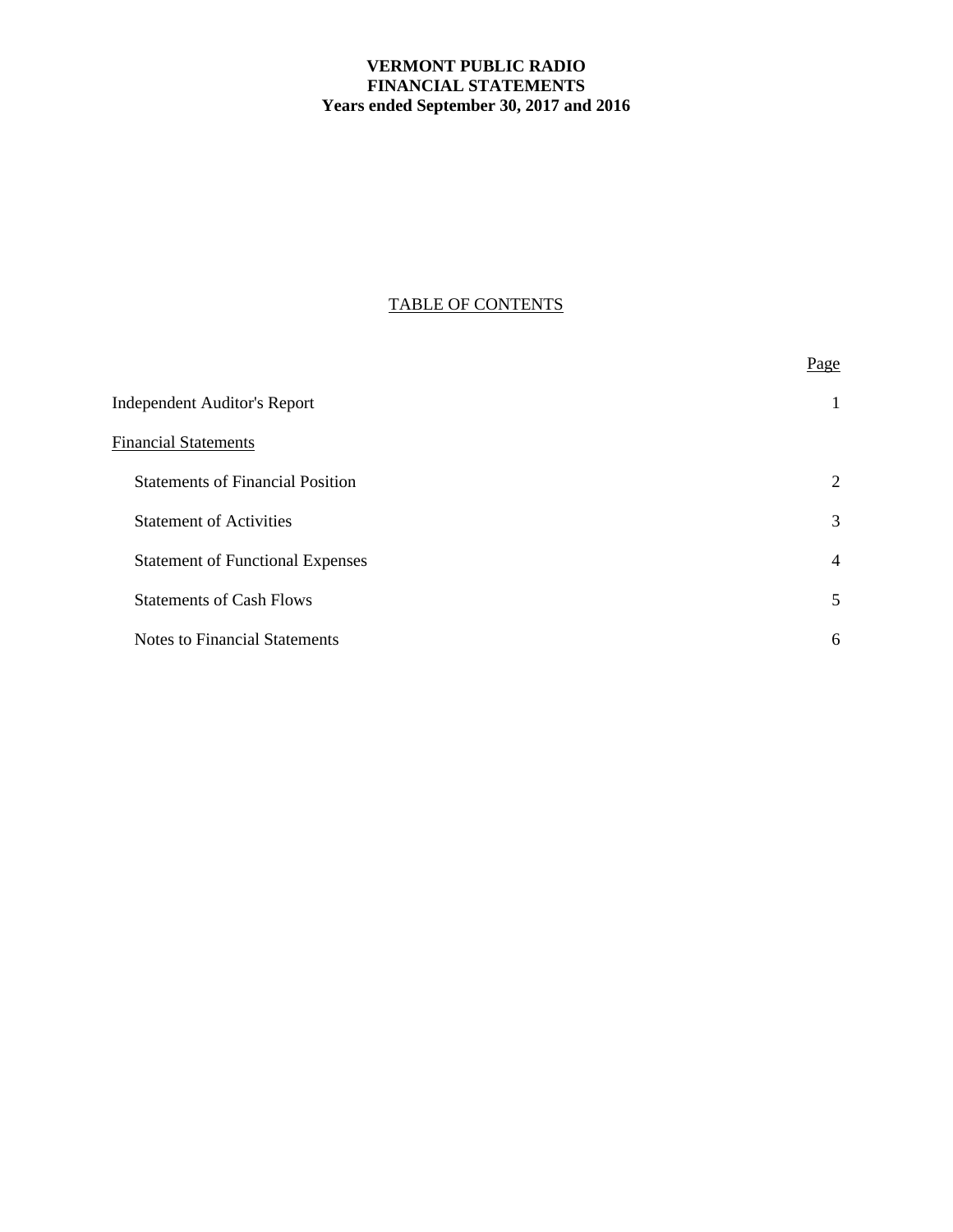

DAVID C. GRIPPIN CPA CVA RICHARD D. DONLAN CPA KIMBERLY M. PINKHAM CPA CFP® JOHN F. DARCY MBA CPA

## **INDEPENDENT AUDITOR'S REPORT**

To the Board of Directors of Vermont Public Radio

We have audited the accompanying financial statements of Vermont Public Radio (a nonprofit organization), which comprise the statement of financial position as of September 30, 2017 , and the related statements of activities, functional expenses and cash flows for the year then ended, and the related notes to the financial statements.

#### Management's Responsibility for the Financial Statements

Management is responsible for the preparation and fair presentation of these financial statements in accordance with accounting principles generally accepted in the United States of America; this includes the design, implementation, and maintenance of intemal control relevant to the preparation and fair presentation of financial statements that are free from material misstatement, whether due to fraud or error.

#### Auditor's Responsibility

Our responsibility is to express an opinion on these financial statements based on our audit. We conducted our audit in accordance with auditing standards generally accepted in the United States of America. Those standards require that we plan and perform the audit to obtain reasonable assurance about whether the financial statements are free from material misstatement.

An audit involves performing procedures to obtain audit evidence about the amounts and disclosures in the financial statements. The procedures selected depend on the auditor's judgment, including the assessment of the risks of material misstatement of the financial statements, whether due to fraud or error. In making those risk assessments, the auditor considers internal control relevant to the entity's preparation and fair presentation of the financial statements in order to design audit procedures that are appropriate in the circumstances, but not for the purpose of expressing an opinion on the effectiveness of the entity's internal control. Accordingly, we express no such opinion. An audit also includes evaluating the appropriateness of accounting policies used and the reasonableness of significant accounting estimates made by management, as well as evaluating the overall presentation of the financial statements.

We believe that the audit evidence we have obtained is sufficient and appropriate to provide a basis for our audit opinion.

#### **Opinion**

In our opinion, the financial statements referred to above present fairly, in all material respects, the financial position of Vermont Public Radio as of September 30,2017 , and the changes in its net assets and its cash flows for the year then encied in accordance with accounting principles generally accepted in the United States of America.

#### Report on Summarized Comparative Information

We have previously audited the Vermont Public Radio's 2016 financial statements, and we expressed an unmodified audit opinion on those audited financial statements in our report dated February 24,2017 . In our opinion, the summarized comparative information presented herein as of and for the year ended September 30,2076 is consistent, in all material respects, with the audited financial statements from which it has been derived.

ppin, Honlant Pinkham PLC

Registration number 553 January 12,2018

⊨[⊭

#### "INNOVATIVE SOLUTIONS & PERSONAL SERVICE"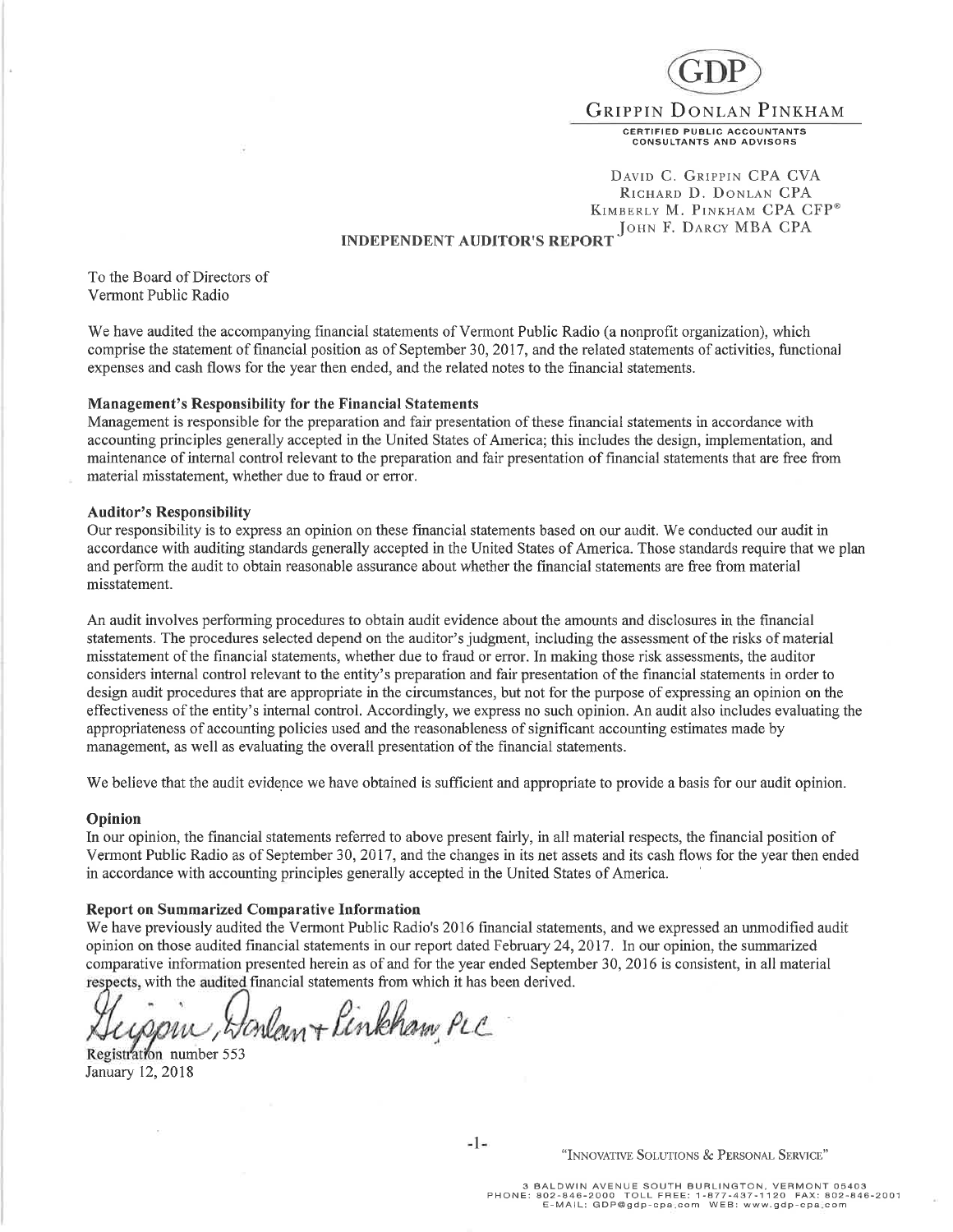# **VERMONT PUBLIC RADIO STATEMENTS OF FINANCIAL POSITION September 30, 2017 and 2016**

|                                               | 2017            | 2016             |
|-----------------------------------------------|-----------------|------------------|
| <b>ASSETS</b>                                 |                 |                  |
| <b>Current Assets</b>                         |                 |                  |
| Cash & cash equivalents                       | \$<br>1,199,094 | \$<br>1,290,651  |
| Underwriting receivable, net                  | 239,436         | 201,746          |
| Other receivables                             | 1,520           | 6,476            |
| Pledges receivable, net                       | 679,389         | 1,272,795        |
| Prepaid expenses                              | 58,731          | 36,545           |
| <b>Total Current Assets</b>                   | 2,178,170       | 2,808,213        |
| <b>Other Assets</b>                           |                 |                  |
| Property and equipment, net                   | 11,517,786      | 12,207,091       |
| Escrow                                        |                 | 250,098          |
| Investments                                   | 11,374,003      | 10,020,218       |
| FCC licenses                                  | 3,262,606       | 3,252,606        |
| Pledges receivable, net, less current portion | 1,071,594       | 1,441,937        |
| Beneficial interests in trusts                | 845,550         | 780,779          |
| <b>Total Other Assets</b>                     | 28,071,539      | 27,952,729       |
| <b>Total Assets</b>                           | \$ 30,249,709   | \$ 30,760,942    |
| <b>LIABILITIES AND NET ASSETS</b>             |                 |                  |
| <b>Current Liabilities</b>                    |                 |                  |
| Current portion of long-term debt             | \$              | \$<br>341,520    |
| Accounts payable                              | 199,771         | 151,226          |
| Accounts payable - construction               |                 | 516,325          |
| Accrued payroll                               | 326,557         | 209,098          |
| Deferred income                               | 55,583          | 47,778           |
| <b>Total Current Liabilities</b>              | 581,911         | 1,265,947        |
| <b>Long-term Liabilities</b>                  |                 |                  |
| Long-term debt, less current portion          | 1,520,000       | <u>4,000,000</u> |
| <b>Total Long-term Liabilities</b>            | 1,520,000       | 4,000,000        |
| <b>Total Liabilities</b>                      | 2,101,911       | 5,265,947        |
| <b>Net Assets</b>                             |                 |                  |
| Unrestricted                                  |                 |                  |
| Undesignated                                  | 1,383,119       | 3,533,316        |
| Unrestricted reserves                         | 1,507,674       | 1,127,292        |
| Net property and equipment and FCC licenses   | 13,260,392      | 11,118,177       |
| Subtotal - unrestricted                       | 16,151,185      | 15,778,785       |
| Temporarily restricted                        | 3,983,032       | 1,767,400        |
| Permanently restricted                        | 8,013,581       | 7,948,810        |
| <b>Total Net Assets</b>                       | 28, 147, 798    | 25,494,995       |
| <b>Total Liabilities and Net Assets</b>       | \$ 30,249,709   | \$ 30,760,942    |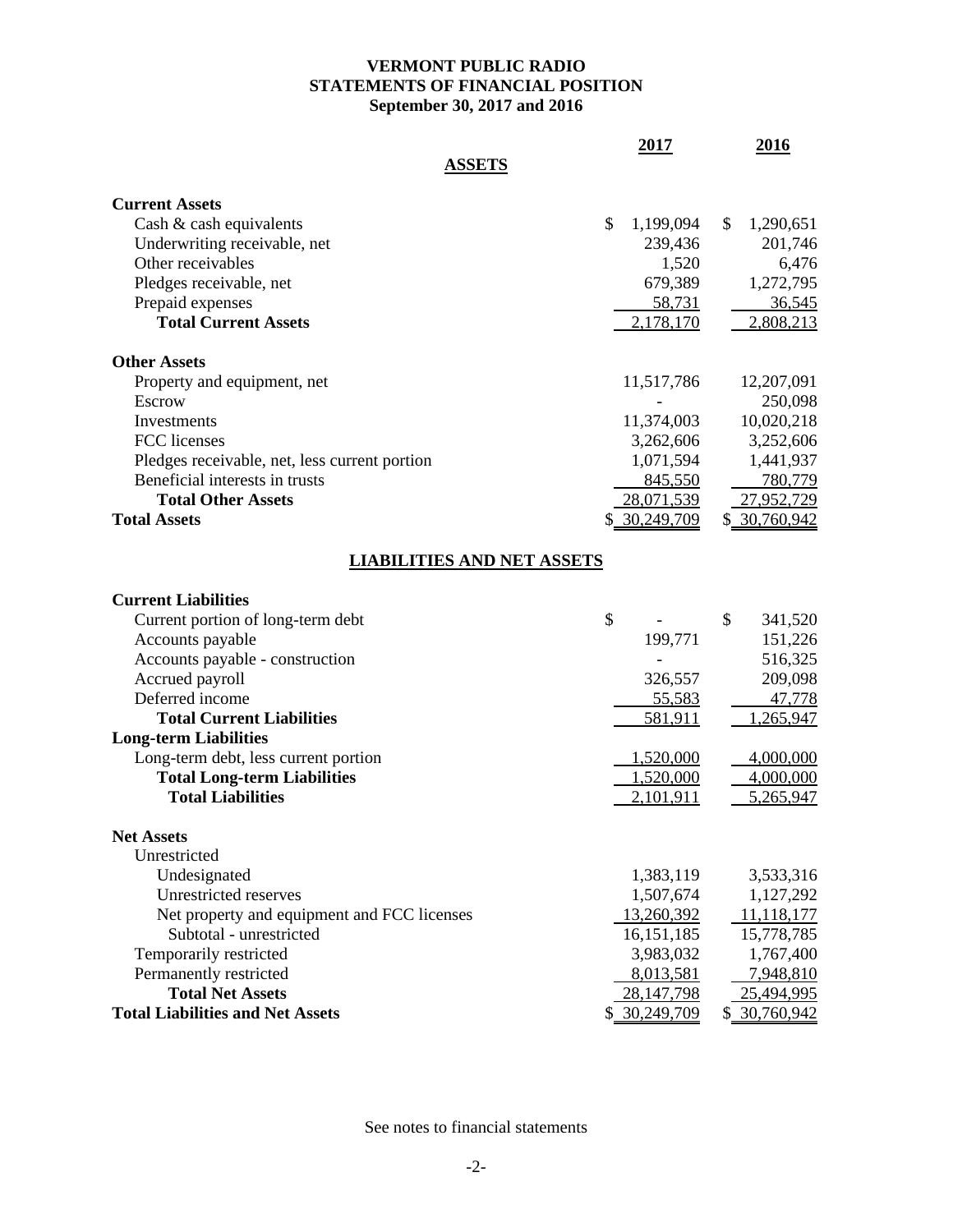### **VERMONT PUBLIC RADIO STATEMENT OF ACTIVITIES For the year ended September 30, 2017 (With comparative totals for 2016)**

|                                                  |            |               | <b>Total</b>    | <b>Temporarily</b> | <b>Permanently</b> | 2017            | 2016       |
|--------------------------------------------------|------------|---------------|-----------------|--------------------|--------------------|-----------------|------------|
|                                                  | Operating  | Non-operating | Unrestricted    | <b>Restricted</b>  | <b>Restricted</b>  | <b>Total</b>    | Total      |
| <b>Support and Revenue</b>                       |            |               |                 |                    |                    |                 |            |
| Individual giving and membership                 | 4,807,121  | \$            | \$<br>4,807,121 | \$                 | $\mathbb{S}$       | 4,807,121<br>\$ | 4,539,161  |
| Bequests and contributions                       | 18,293     | 296,374       | 314,667         | 2,074,061          |                    | 2,388,728       | 2,123,610  |
| Underwriting                                     | 2,266,694  |               | 2,266,694       |                    |                    | 2,266,694       | 2,046,279  |
| Donated goods and services                       | 931,731    |               | 931,731         |                    |                    | 931,731         | 898,328    |
| Corporation for Public Broadcasting (CPB) Grants | 625,671    |               | 625,671         | 209,921            |                    | 835,592         | 768,364    |
| Investment income                                | 230,456    | 164,861       | 395,317         | 972,281            |                    | 1,367,598       | 723,155    |
| Change in beneficial interests in trusts         |            |               |                 |                    | 64,771             | 64,771          | 64,070     |
| Loss on disposal of property and equipment       |            | (68,908)      | (68,908)        |                    |                    | (68,908)        | (253, 361) |
| Telecasting, production and other income         | 143,379    | 242,000       | 385,379         |                    |                    | 385,379         | 380,218    |
| Subtotal                                         | 9,023,345  | 634,327       | 9,657,672       | 3,256,263          | 64,771             | 12,978,706      | 11,289,824 |
| Net assets released from restriction             | 249,822    | 790,809       | 1,040,631       | (1,040,631)        |                    |                 |            |
| Total support and revenue                        | 9,273,167  | 1,425,136     | 10,698,303      | 2,215,632          | 64,771             | 12,978,706      | 11,289,824 |
| <b>Expenses</b>                                  |            |               |                 |                    |                    |                 |            |
| Program services                                 | 6.611.909  |               | 6.611.909       |                    |                    | 6,611,909       | 6,287,283  |
| Management and general                           | 1,488,025  |               | 1,488,025       |                    |                    | 1,488,025       | 1,353,472  |
| Fundraising and membership                       | 1,346,072  |               | 1,346,072       |                    |                    | 1,346,072       | 1,210,040  |
| Capital campaign                                 |            | 77,481        | 77,481          |                    |                    | 77,481          | 181,259    |
| Subtotal expenses                                | 9,446,006  | 77,481        | 9,523,487       |                    |                    | 9,523,487       | 9,032,054  |
| Change in net assets, before depreciation        | (172, 839) | 1,347,655     | 1,174,816       | 2,215,632          | 64,771             | 3,455,219       | 2,257,770  |
| Depreciation                                     |            | 802,416       | 802,416         |                    |                    | 802,416         | 553,553    |
| Change in net assets, after depreciation         | (172, 839) | 545,239       | 372,400         | 2,215,632          | 64,771             | 2,652,803       | 1,704,217  |
| Beginning net assets                             |            |               | 15,778,785      | 1,767,400          | 7,948,810          | 25,494,995      | 23,790,778 |
| Ending net assets                                |            |               | \$16,151,185    | 3,983,032<br>S.    | 8.013.581          | \$ 28,147,798   | 25,494,995 |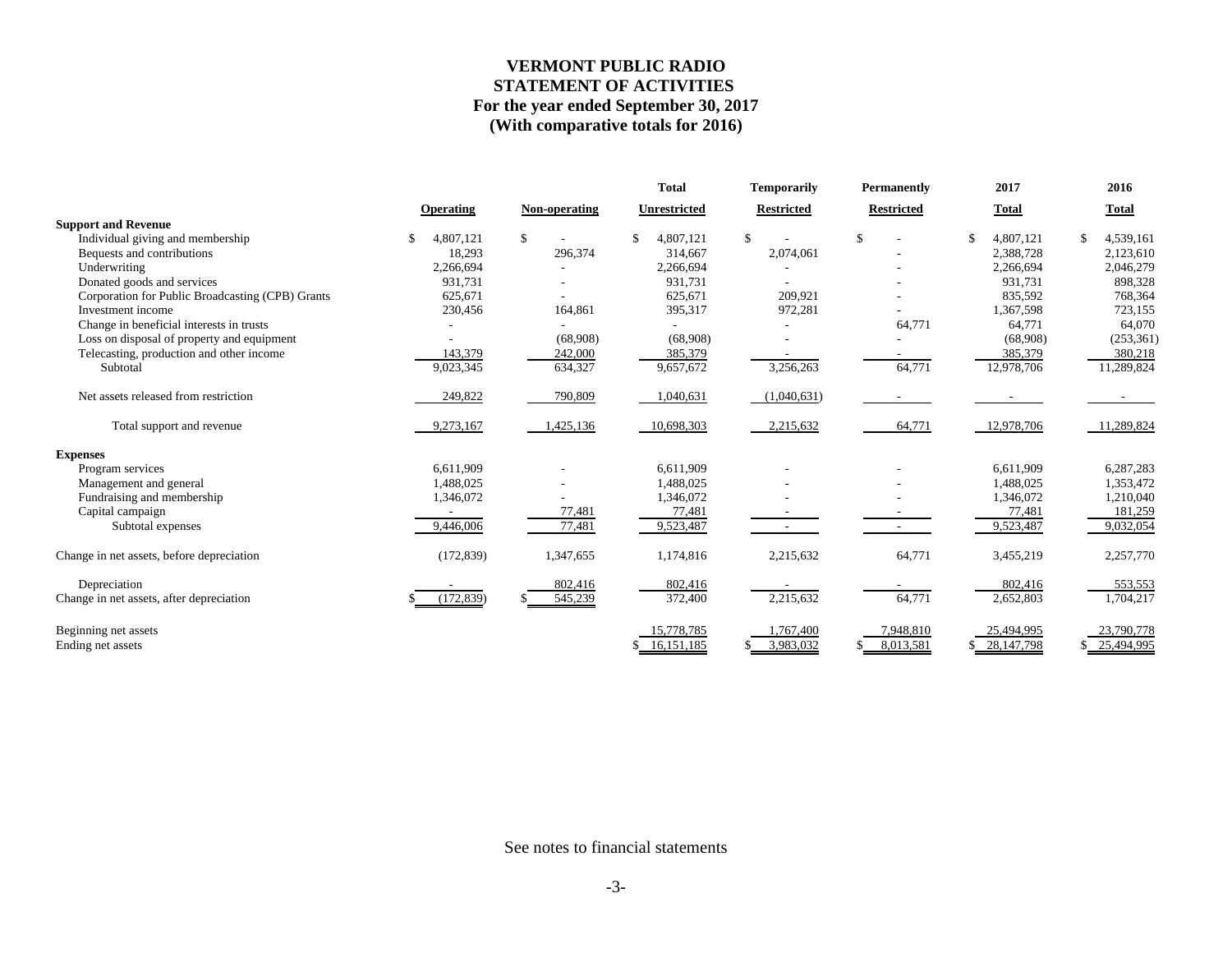### **VERMONT PUBLIC RADIO STATEMENT OF FUNCTIONAL EXPENSES For the year ended September 30, 2017 (With comparative totals for 2016)**

|                                           |    |                 |    |                   | <b>Fundraising</b> |                 |                 |    |              |
|-------------------------------------------|----|-----------------|----|-------------------|--------------------|-----------------|-----------------|----|--------------|
|                                           |    |                 |    | <b>Management</b> | and                |                 |                 |    |              |
|                                           |    | Program         |    | and               | <b>Membership</b>  | Capital         | 2017            |    | 2016         |
|                                           |    | <b>Services</b> |    | <b>General</b>    | <b>Development</b> | <b>Campaign</b> | <b>Total</b>    |    | <b>Total</b> |
| Salaries and wages                        | \$ | 2,787,229       | \$ | 803,653           | \$<br>670,332 \$   | 24,179          | \$<br>4,285,393 | \$ | 3,908,039    |
| Payroll taxes                             |    | 220,802         |    | 44,279            | 52,972             | 1,677           | 319,730         |    | 303,185      |
| Pension expense                           |    | 92,552          |    | 18,487            | 24,245             | 426             | 135,710         |    | 122,269      |
| Employee benefits                         |    | 511,698         |    | 81,504            | 126,143            |                 | 719,345         |    | 651,556      |
| Subtotal - Personnel                      |    | 3,612,281       |    | 947,923           | 873,692            | 26,282          | 5,460,178       |    | 4,985,049    |
| Program acquisitions and affiliations     |    | 1,061,744       |    |                   |                    |                 | 1,061,744       |    | 1,058,347    |
| Donated supplies and services             |    | 754,030         |    | 123,398           | 54,303             |                 | 931,731         |    | 898,328      |
| Occupancy                                 |    | 575,012         |    | 25,093            | 75,885             |                 | 675,990         |    | 621,446      |
| Professional fees                         |    | 175,456         |    | 44,556            | 110,643            | 24,389          | 355,044         |    | 455,403      |
| Office expenses                           |    | 90,500          |    | 23,904            | 163,734            | 25,717          | 303,855         |    | 366,268      |
| Information technology                    |    | 212,043         |    | 12,630            | 33,864             |                 | 258,537         |    | 246,384      |
| Interest                                  |    |                 |    | 112,719           |                    |                 | 112,719         |    | 95           |
| Conferences and meetings                  |    | 28,879          |    | 43,876            | 4,959              |                 | 77,714          |    | 103,142      |
| Insurance                                 |    | 27,145          |    | 43,916            | 2,797              |                 | 73,858          |    | 61,291       |
| Travel                                    |    | 51,173          |    | 1,241             | 4,111              | 1,093           | 57,618          |    | 77,005       |
| Accounting fees                           |    |                 |    | 46,497            |                    |                 | 46,497          |    | 46,478       |
| Advertising                               |    | 18,365          |    | 17,100            | 1,185              |                 | 36,650          |    | 36,719       |
| Legal fees                                |    | 5,281           |    | 22,158            |                    |                 | 27,439          |    | 43,073       |
| Miscellaneous                             |    |                 |    | 23,014            | 2,190              |                 | 25,204          |    | 18,548       |
| Bad debt expense                          |    |                 |    | -                 | 18,709             |                 | 18,709          |    | 14,478       |
| <b>Total expenses before depreciation</b> |    | 6,611,909       |    | 488,025           | 1,346,072          | 77,481          | 9,523,487       |    | 9,032,054    |
| Depreciation                              |    | 439,239         |    | 333,732           | 29,445             |                 | 802,416         |    | 553,553      |
| <b>Total expenses</b>                     | S  | 7,051,148       | S  | 1,821,757         | \$<br>1,375,517    | \$<br>77,481    | \$10,325,903    | S  | 9,585,607    |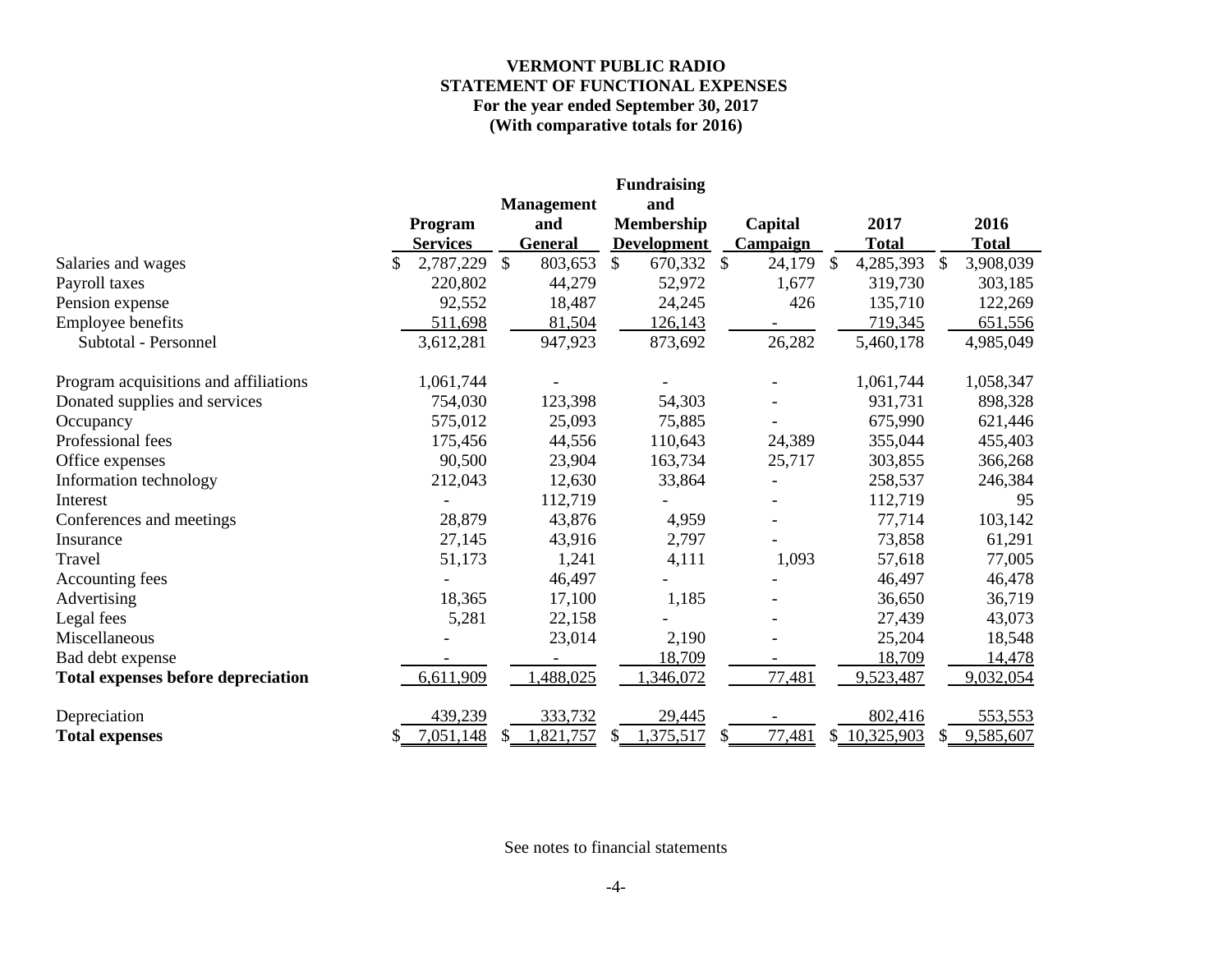# **VERMONT PUBLIC RADIO STATEMENTS OF CASH FLOWS Years ended September 30, 2017 and 2016**

|                                                                 |          | 2017             | 2016            |
|-----------------------------------------------------------------|----------|------------------|-----------------|
| <b>Cash Flows from Operating Activities</b>                     |          |                  |                 |
| Change in net assets                                            | \$       | 2,652,803        | \$<br>1,704,217 |
| Adjustments to reconcile change in net assets to                |          |                  |                 |
| net cash provided (used) by operating activities:               |          |                  |                 |
| Depreciation                                                    |          | 802,416          | 553,553         |
| Loss on disposal of property and equipment                      |          | 68,908           | 253,361         |
| Gain on sale of translator licenses and efficiency rebate       |          | (242,000)        | (250,000)       |
| Contributions restricted for Next Campaign and Journalism Fund  |          | (2,074,061)      | (1,745,019)     |
| Contributions restricted for endowment                          |          |                  | (19, 431)       |
| Non-operating capital campaign expenses                         |          | 77,481           | 181,259         |
| Non-operating investment income                                 |          | (1, 137, 142)    | (304, 570)      |
| Change in beneficial interest in trusts                         |          | (64, 771)        | (64,070)        |
| Non-operating bequests and contributions                        |          | (296, 374)       | (335, 832)      |
| (Increase) decrease in:                                         |          |                  |                 |
| Underwriting receivables, net                                   |          | (37,690)         | 22,773          |
| Pledges receivable, net                                         |          | 100,806          | 15,901          |
| Other receivables                                               |          | 4,956            | 9,632           |
| Prepaid expenses                                                |          | (22, 186)        | 12,201          |
| Escrow                                                          |          | 250,098          | (250,098)       |
| Increase (decrease) in:                                         |          |                  |                 |
| Accounts payable                                                |          | 61,447           | (100, 556)      |
| Accrued payroll                                                 |          | 117,459          | (7, 818)        |
| Deferred income                                                 |          | 7,805            | (7, 478)        |
| <b>Net Cash Provided (Used) by Operating Activities</b>         |          | 269,955          | (331, 975)      |
| <b>Cash Flows from Investing Activities</b>                     |          |                  |                 |
| Proceeds from sale of equipment                                 |          | 11,000           |                 |
| Proceeds from sale of translator licenses and efficiency rebate |          | 242,000          | 250,000         |
| Purchases of property, equipment and intangibles                |          | (706, 348)       | (6,772,298)     |
| Change in other investments                                     |          | 931              | (1,968)         |
| Non-operating interest and dividend income                      |          | 271,811          | 291,561         |
| Investment and other fees                                       |          | (161, 894)       | (101,908)       |
| Proceeds from sales of investment securities                    |          | 6,213,298        | 5,299,461       |
| Purchases of investment securities                              |          | (6,066,626)      | (5,239,405)     |
| Income and gains deposited or retained in endowment funds, net  |          | (474, 164)       | (320, 531)      |
| <b>Net Cash Used by Investing Activities</b>                    |          | (669,992)        | (6,595,088)     |
|                                                                 |          |                  |                 |
| <b>Cash Flows from Financing Activities</b>                     |          |                  |                 |
| Endowment gifts received                                        |          |                  | 19,431          |
| Capital gifts and grants received                               |          | 3,233,378        | 2,416,716       |
| Capital campaign expenses paid                                  |          | (103, 378)       | (161,700)       |
| Proceeds from long-term debt                                    |          |                  | 4,341,520       |
| Principal payments on long-term debt                            |          | (2,821,520)      | (13,879)        |
| <b>Net Cash Provided by Financing Activities</b>                |          | 308,480          | 6,602,088       |
| <b>Decrease in Cash and Cash Equivalents</b>                    |          | (91, 557)        | (324, 975)      |
| <b>Beginning Cash and Cash Equivalents</b>                      |          | <u>1,290,651</u> | 1,615,626       |
| <b>Ending Cash and Cash Equivalents</b>                         |          | 1,199,094        | 1,290,651       |
| Supplemental disclosure of cash flow information:               |          |                  |                 |
| Cash paid for interest                                          |          | 112,719          | \$<br>61,669    |
| Cash paid for income taxes                                      | \$<br>\$ | 23,018           | \$<br>16,496    |
|                                                                 |          |                  |                 |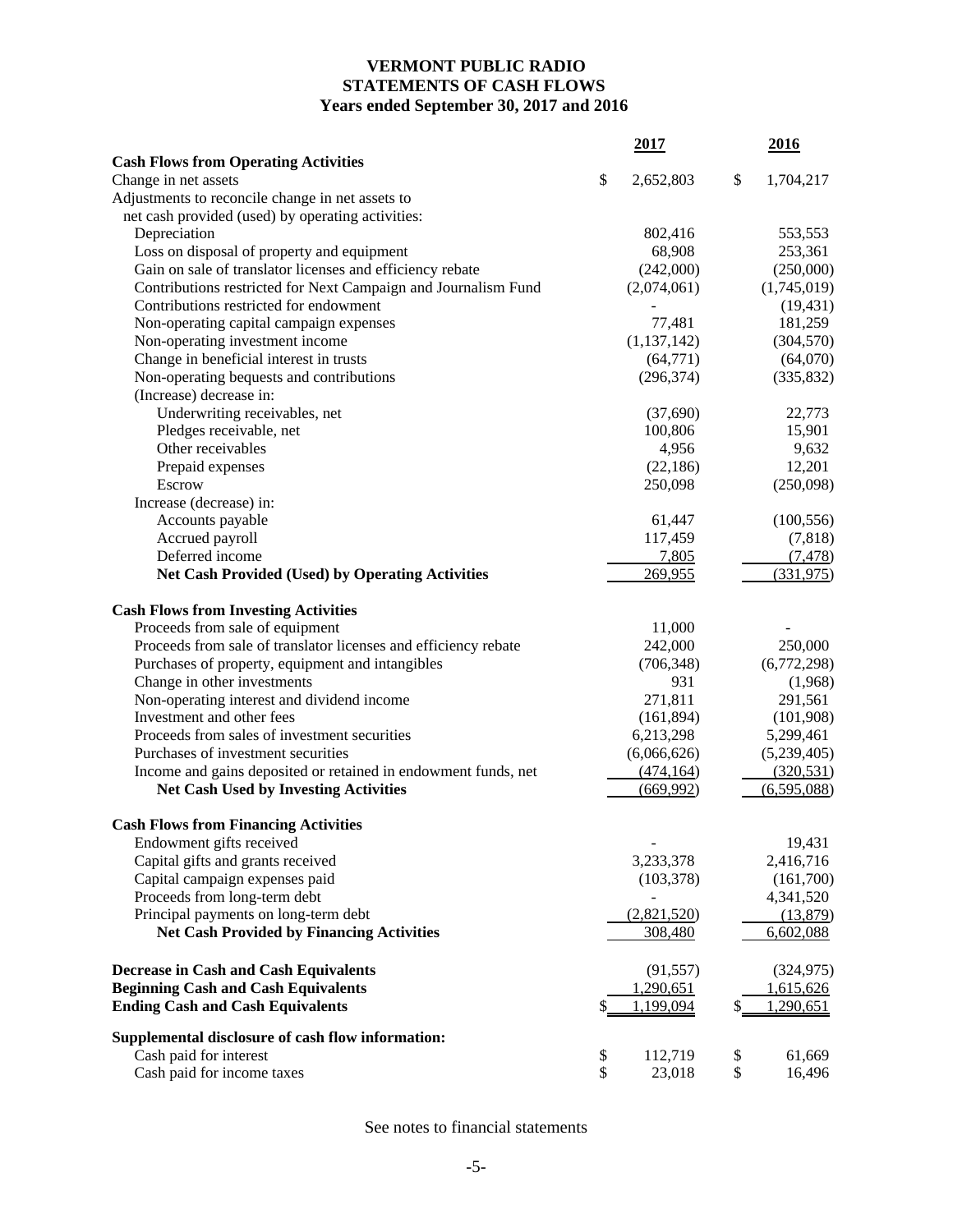### **1) Summary of Operations and Significant Accounting Policies**

#### Nature of activities

Vermont Public Radio ("VPR") is a not-for-profit corporation that operates non-commercial public radio stations in Vermont: WVPS-FM in Burlington, WVPR-FM in Windsor, WRVT-FM in Rutland, WVPA-FM in St. Johnsbury, WBTN-FM in Bennington, WNCH-FM in Norwich, WVTQ-FM in Sunderland/Manchester, WVTI-FM in Brighton, WVNK in Manchester, WOXM-FM and WVXM-FM in Middlebury, WVXR-FM in Randolph, WVBA in Brattleboro and WVTX-FM in Colchester. In addition, VPR operates WOXR-FM in Schyler Falls, New York. All of these stations are accounted for as a single operating entity. Revenue consists principally of public contributions and fees from underwriting contracts with area businesses.

#### Measure of operations

VPR includes in operations all revenues and expenses from regularly carried-on business. Operations do not include return on long-term investments (net of fees), changes in value of beneficial interests in trusts, investment returns not designated for current operations (net of fees), or contributions for and expenditures of capital support.

#### Financial statement presentation

VPR classifies net assets as follows:

*Permanently restricted net assets -* net assets limited by donor-imposed restrictions that the resources must be maintained permanently*.*

*Temporarily restricted net assets -* net assets limited by donor-imposed restrictions that will expire by the passage of time or action by VPR.

*Unrestricted net assets -* net assets not limited by donor-imposed restrictions.

#### Comparative financial information

The financial statements include certain prior year summarized comparative information in total but not by net asset class. Such information does not include sufficient detail to constitute a presentation in conformity with generally accepted accounting principles. Accordingly, such information should be read in conjunction with VPR's financial statements for the year ended September 30, 2016, from which the summarized information was derived.

#### Reclassifications

Certain accounts in the prior year financial statements have been reclassified for comparative purposes to conform with the presentation in the current year financial statements. The reclassifications did not have any impact on the previously reported net assets or change in net assets.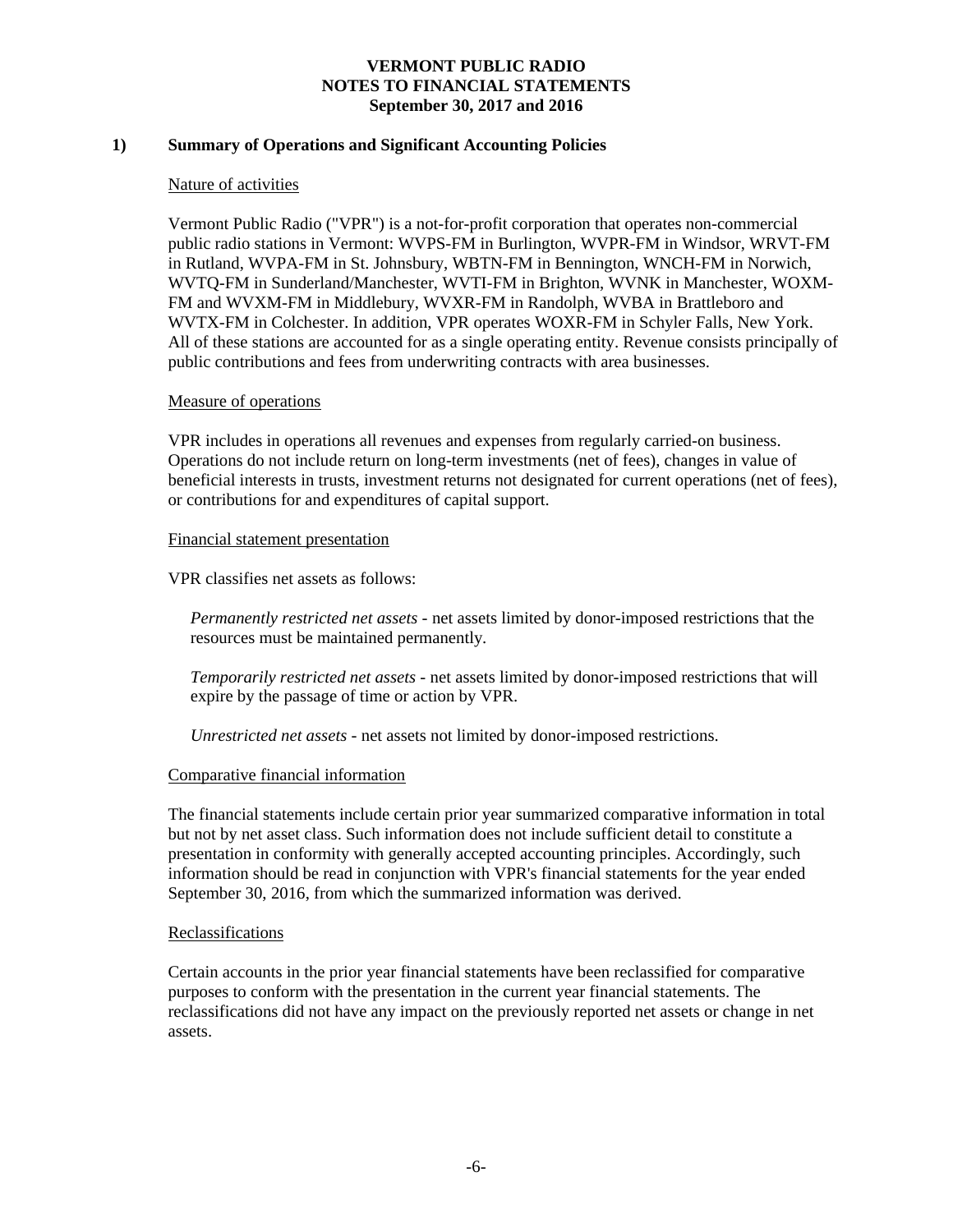### **1) Summary of Operations and Significant Accounting Policies (continued)**

#### Contributions

VPR classifies contributions received as unrestricted, temporarily restricted or permanently restricted support depending on the existence and/or nature of any donor restrictions. When a restriction expires, temporarily restricted net assets are reclassified to unrestricted net assets and reported in the Statement of Activities as net assets released from restrictions.

### Cash & cash equivalents

Cash & cash equivalents include balances in operating checking accounts, interest- and noninterest-bearing liquid investment accounts, sweep accounts, money market accounts, and financial assets with maturities of three months or less, which have not been designated as part of VPR's long-term investable assets.

### Pledges receivable

Unconditional promises to give that are expected to be collected within one year are recorded at net realizable value. Unconditional promises to give that are expected to be collected in future years are recorded at the present value of their estimated future cash flows using a discount rate of 5%. Amortization of the discounts is included in contribution revenue.

Conditional promises to give are not included in contribution revenue until the conditions are substantially met.

VPR uses the allowance method to record estimated uncollectible receivables. The allowance is based on prior years' experience and management's analysis of specific promises made.

#### Underwriting receivable

VPR recognizes underwriting revenue when the advertising spots are aired. VPR uses the allowance method to record estimated uncollectible amounts.

#### Income taxes

VPR is exempt from federal income tax under Section  $501(c)(3)$  of the Internal Revenue Code. However, income from certain activities not directly related to VPR's tax-exempt purpose is subject to taxation as unrelated business income. Unrelated business income taxes were \$21,783 and \$16,331 for the years ended September 30, 2017 and 2016, respectively. VPR qualifies for the charitable contribution deduction under Section  $170(b)(1)(A)$  and has been classified as an organization other than a private foundation under Section  $509(a)(2)$  of the Code.

#### Allocated costs

The costs of providing VPR's programs and other activities have been summarized on a functional basis in the Statement of Activities. Accordingly, certain costs have been allocated among the programs and supporting services.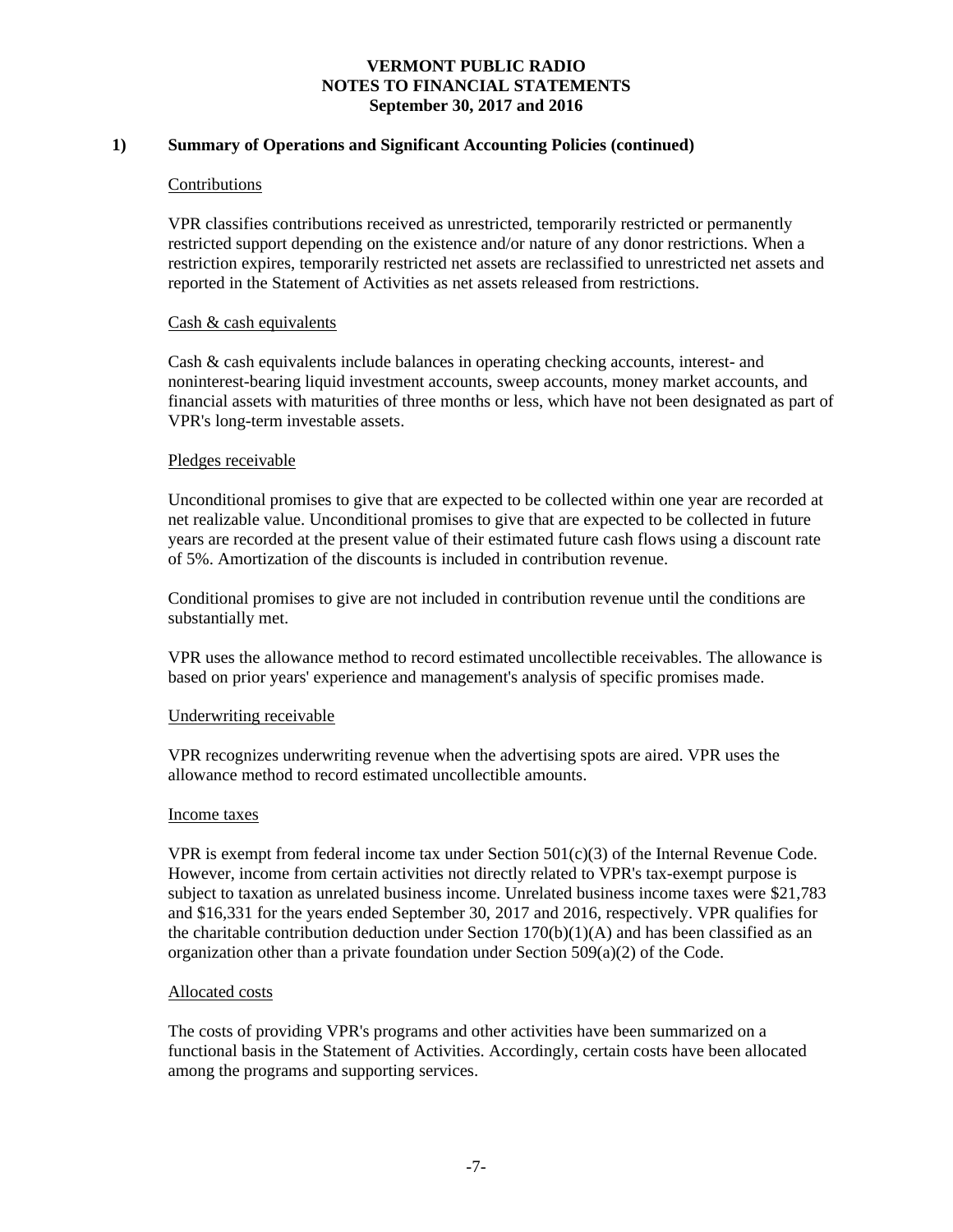### **1) Summary of Operations and Significant Accounting Policies (continued)**

#### Donated goods and services

Donated services are recognized as contributions if the services (a) create or enhance nonfinancial assets or (b) require specialized skills, are performed by people with those skills, and would otherwise be purchased by VPR. Volunteers also perform various functions, primarily fundraising and administrative duties, which do not meet the criteria for recognition in the financial statements.

VPR has recorded in-kind contributions of goods and services as revenue and expenses in the accompanying Statement of Activities, consisting of donated artist fees and other professional services, tele-communications services and materials. These donations are recorded at estimated fair value.

### Donated capital assets

Donated property and equipment, which is stated at fair value at the date of the gift, is reported as unrestricted support unless the donor has restricted the donated asset to a specific purpose. Assets donated with explicit restrictions regarding their use are reported as restricted support. Absent donor stipulations regarding how long donated assets must be maintained, VPR reclassifies temporarily restricted net assets to unrestricted net assets when the donated assets are placed in service as instructed by the donor.

#### Advertising

VPR expenses advertising costs to operations when incurred. The amount incurred for advertising was \$36,650 and \$36,719 for the years ended September 30, 2017 and 2016, respectively. Additionally, VPR received donated advertising from trade agreements with area not-for-profit organizations. Total donated advertising revenue was \$606,217 and \$626,491 for the years ended September 30, 2017 and 2016, respectively.

#### Investments

VPR reports investments in the Statement of Financial Position at fair value in accordance with FASB ASC 820. Realized and unrealized gains and losses are included in investment income (loss) in the Statement of Activities.

VPR maintains master investment accounts for its donor-restricted endowments and unrestricted reserves. Realized and unrealized gains and losses from securities in the master investment accounts are allocated to the individual endowments based on the relationship of the market value of each endowment to the total market value of the master investment accounts, as adjusted for additions to or deductions from those accounts.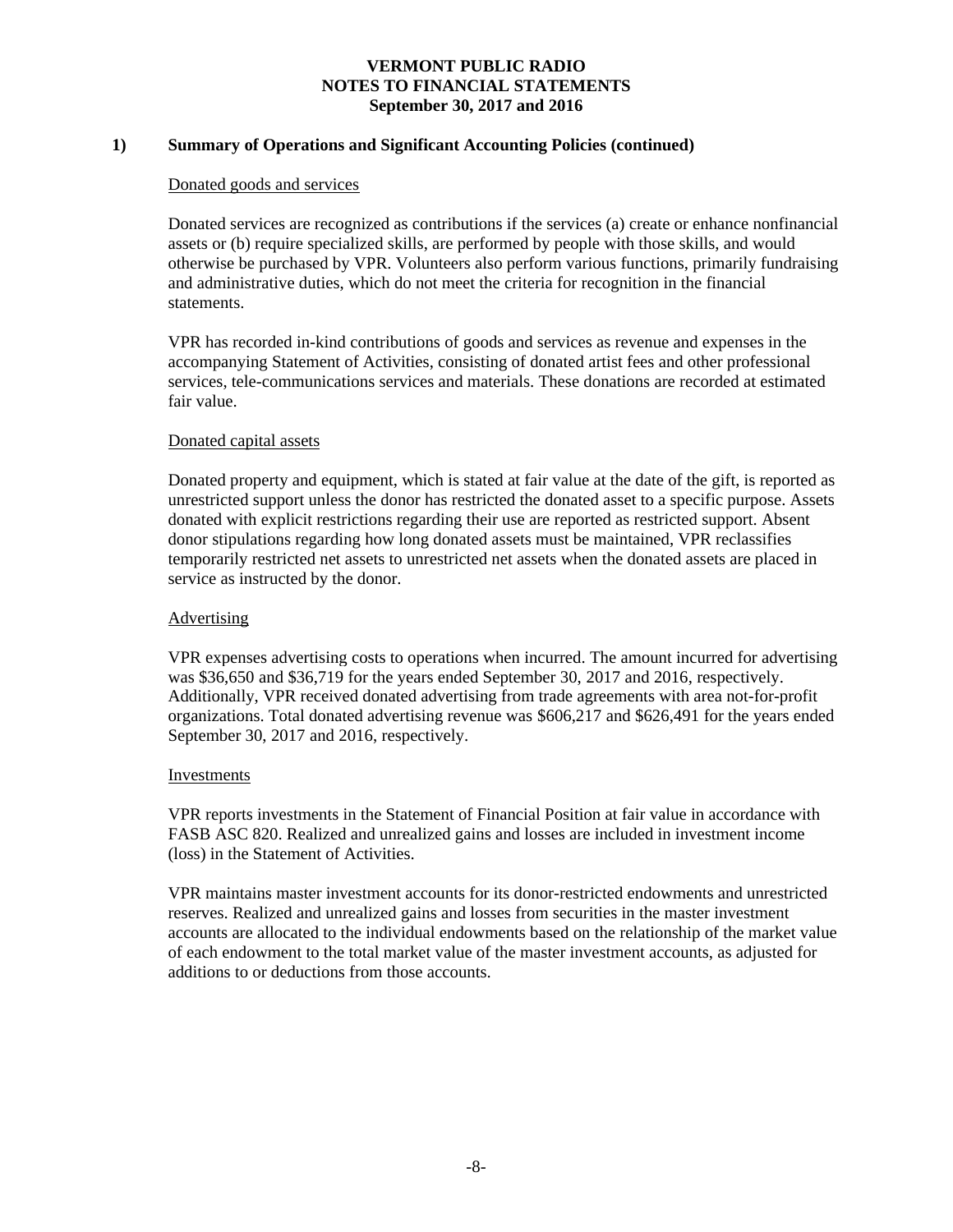### **1) Summary of Operations and Significant Accounting Policies (continued)**

#### Fair value measurement

FASB ASC 820 provides the framework for measuring fair value. That framework provides a fair value hierarchy that prioritizes the inputs to valuation techniques used to measure fair value. The hierarchy gives the highest priority to unadjusted quoted prices in active markets for identical assets or liabilities (Level 1 measurements) and the lowest priority to unobservable inputs (Level 3 measurements). The three levels of the fair value hierarchy under FASB ASC 820 are described as follows:

Level 1: Inputs to the valuation methodology are unadjusted quoted prices for identical assets or liabilities in active markets that the organization has the ability to access.

Level 2: Inputs to the valuation methodology include: quoted prices for similar assets or liabilities in active markets; quoted prices for identical or similar assets or liabilities in inactive markets; inputs other than quoted prices that are observable for the asset or liability; and inputs that are derived principally from or corroborated by observable market data by correlation or other means. If the asset or liability has a specified (contractual) term, the Level 2 input must be observable for substantially the full term of the asset or liability.

Level 3: Inputs to the valuation methodology are unobservable and significant to the fair value measurement.

The asset or liability's fair value measurement level within the fair value hierarchy is based on the lowest level of any input that is significant to the fair value measurement. Valuation techniques must maximize the use of observable inputs and minimize the use of unobservable inputs. (See note 5)

#### Property and equipment

Property and equipment are stated at cost and are depreciated over their estimated useful economic lives by the straight-line method. VPR's policy is to capitalize all significant betterments with a cost or value of \$1,000 or more and a useful life of at least one year.

#### FCC licenses

FCC licenses are indefinite-lived intangibles, are carried at cost and are tested annually for impairment, or more frequently if an event occurs or circumstances change that would indicate an impairment. The unit of accounting used to test FCC licenses represents all licenses owned and operated by VPR, as such licenses are used together, are complementary to each other and are representative of the best use of those assets. Management determined that there was no impairment of the carrying value of FCC licenses for the years ended September 30, 2017 and 2016.

#### Estimates

The preparation of financial statements in conformity with accounting principles generally accepted in the United States requires management to make estimates and assumptions that affect certain reported amounts and disclosures. Accordingly, actual results could differ from those estimates.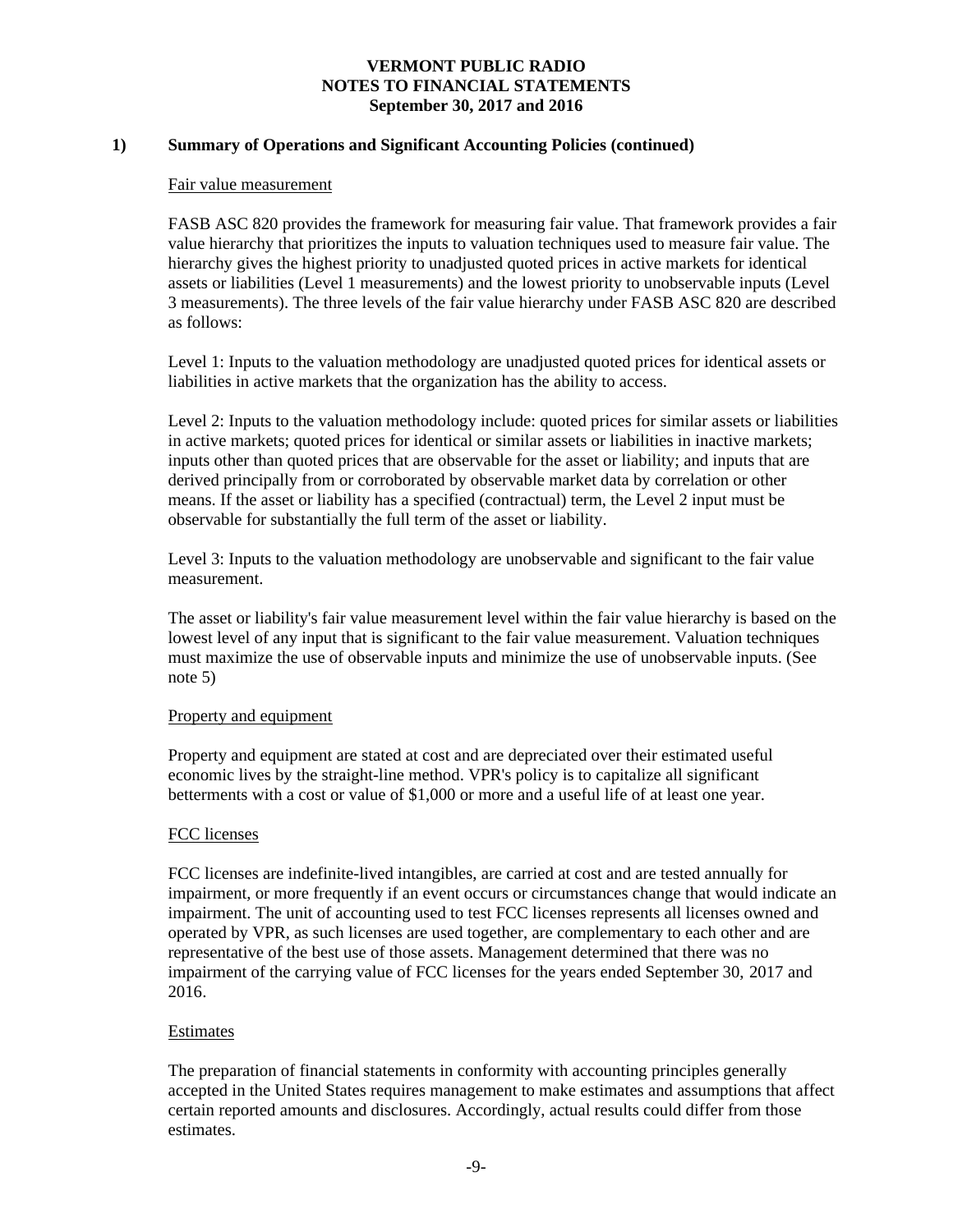### **2) Pledges Receivable**

Pledges receivable consist of unconditional promises to give and are due from individuals and foundations. Pledges receivable are due to be collected as follows at September 30:

|                                               | 2017      | 2016       |
|-----------------------------------------------|-----------|------------|
| Promises to give due in:                      |           |            |
| Less than one year                            | 736,068   | 1,355,399  |
| One to five years                             | 1,207,770 | 1,651,061  |
| Greater than five years                       | 3,000     | 3,100      |
|                                               | 1,946,838 | 3,009,560  |
| Discount to present value at 5% rate          | (82,776)  | (136, 332) |
| Allowance for estimated uncollectible pledges | (113,079) | (158, 496) |
|                                               | 1,750,983 | 2,714,732  |

Conditional promises are recognized as revenue when the conditions on which they depend have been substantially met. As of September 30, 2017, VPR has received conditional pledges for future support totaling approximately \$3,170,000 for Creating a Sound Future Endowment for which conditions stipulated by the donors have not yet been met.

### **3) Underwriting Receivable**

Underwriting receivable consists of the following at September 30:

|                                                    | 2017     | 2016     |
|----------------------------------------------------|----------|----------|
| Due within one year                                | 259.436  | 221.746  |
| Less allowance for estimated uncollectible amounts | (20.000) | (20.000) |
|                                                    | 239.436  | 201.746  |

### **4) Property and Equipment**

Property and equipment consists of the following at September 30:

|                                       | 2017            | 2016            |
|---------------------------------------|-----------------|-----------------|
| <b>Building</b>                       | \$<br>8,592,596 | \$<br>8,580,724 |
| Towers                                | 523,510         | 497,596         |
| Transmitters, antennae and satellites | 4,643,905       | 4,917,150       |
| Building improvements                 | 1,016,500       | 1,014,197       |
| Studio equipment                      | 958,830         | 797,530         |
| Furniture and equipment               | 1,042,560       | 1,060,679       |
| Transportation equipment              | 67,134          | 110,598         |
| Assets not yet in service             | 9,663           | 200,540         |
|                                       | 16,854,698      | 17,179,014      |
| Less accumulated depreciation         | (5,336,912)     | (4,971,923)     |
|                                       | 11,517,786      | 12,207,091      |

Depreciation expense was \$802,416 and \$553,553 for the years ended September 30, 2017 and 2016, respectively. Interest capitalized during the construction period was \$0 and \$61,574 for the years ended September 30, 2017 and 2016, respectively.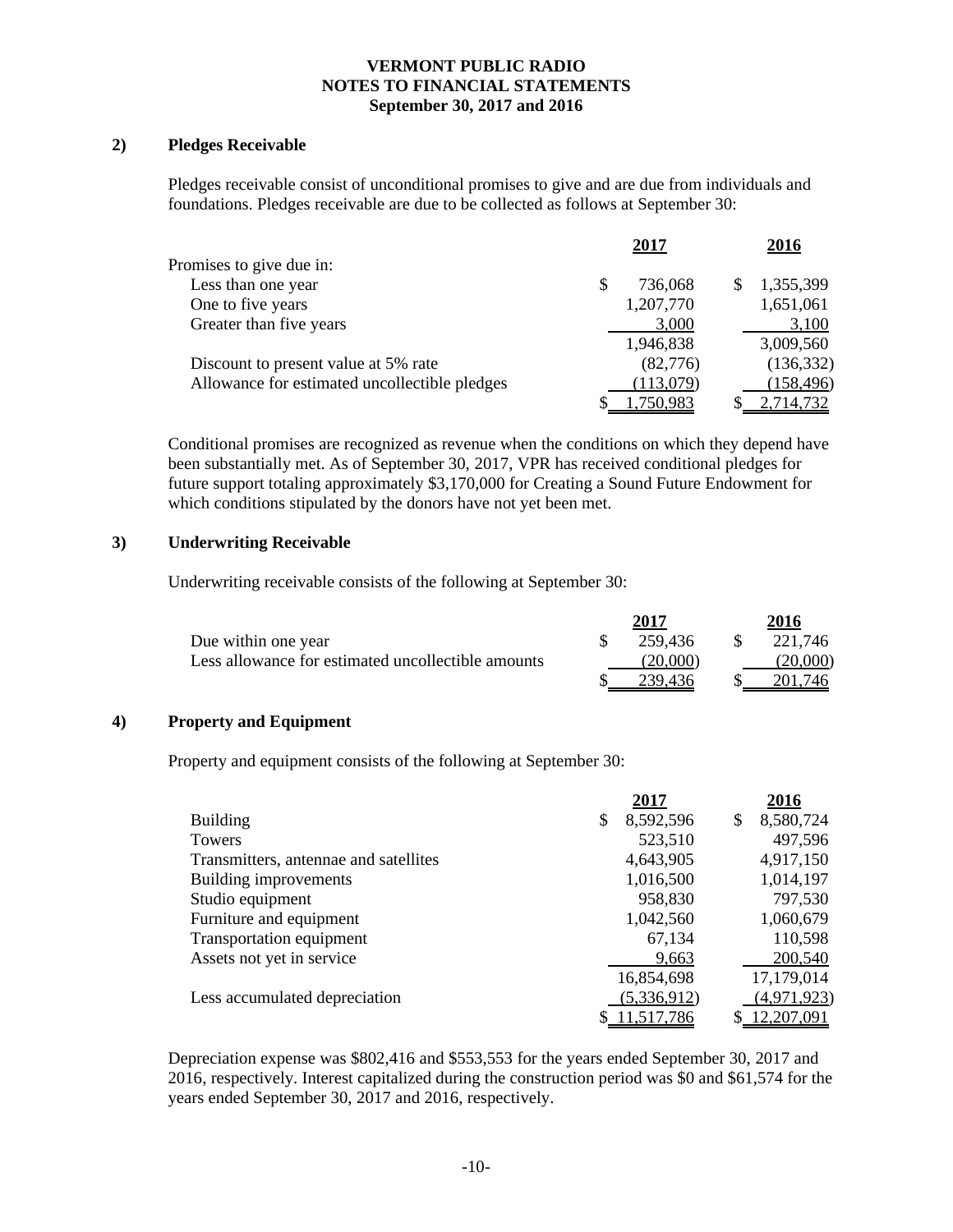### **4) Property and Equipment (continued)**

Assets not yet in service at September 30, 2017 consist of accumulated costs relating to relocating translator equipment and new fiber installation. In 2016 assets not yet in service consisted of uninstalled equipment.

#### **5) Investments**

VPR's investments include both donor-restricted endowment funds and funds designated by the Board of Directors for unrestricted reserves. At year end, investments consist of the following:

|                                        | <b>Fair Value</b> |    |            |  |
|----------------------------------------|-------------------|----|------------|--|
|                                        | 2017              |    | 2016       |  |
| Cash and money funds                   | \$<br>619,193     | \$ | 319,786    |  |
| U.S. treasury note                     | 19,870            |    | 30,036     |  |
| Corporate bonds                        | 1,759,081         |    | 1,549,631  |  |
| Equity securities                      | 2,773,703         |    | 4,148,617  |  |
| Asset-backed securities                |                   |    | 48,785     |  |
| Mutual funds - equities                | 2,399,888         |    | 1,068,463  |  |
| Mutual funds - fixed income            | 174,823           |    | 207,013    |  |
| Exchange traded funds - equities       | 3,428,960         |    | 2,381,717  |  |
| Exchange traded funds - fixed income   | 115,796           |    | 138,068    |  |
| Alternative investment, FreshTracks II | 82,689            |    | 128,102    |  |
|                                        | \$11,374,003      |    | 10,020,218 |  |

Investment income consists of the following for the years ended September 30:

|                                              | 2017       | 2016      |
|----------------------------------------------|------------|-----------|
| Interest and dividend income                 | 272,687    | 292,583   |
| Net realized gain (loss) on investment       | 569,095    | (34,748)  |
| Net unrealized gain on investments           | 687.710    | 567,228   |
| Amortization, investment fees and other fees | (161, 894) | (101,908) |
|                                              | 367.598    |           |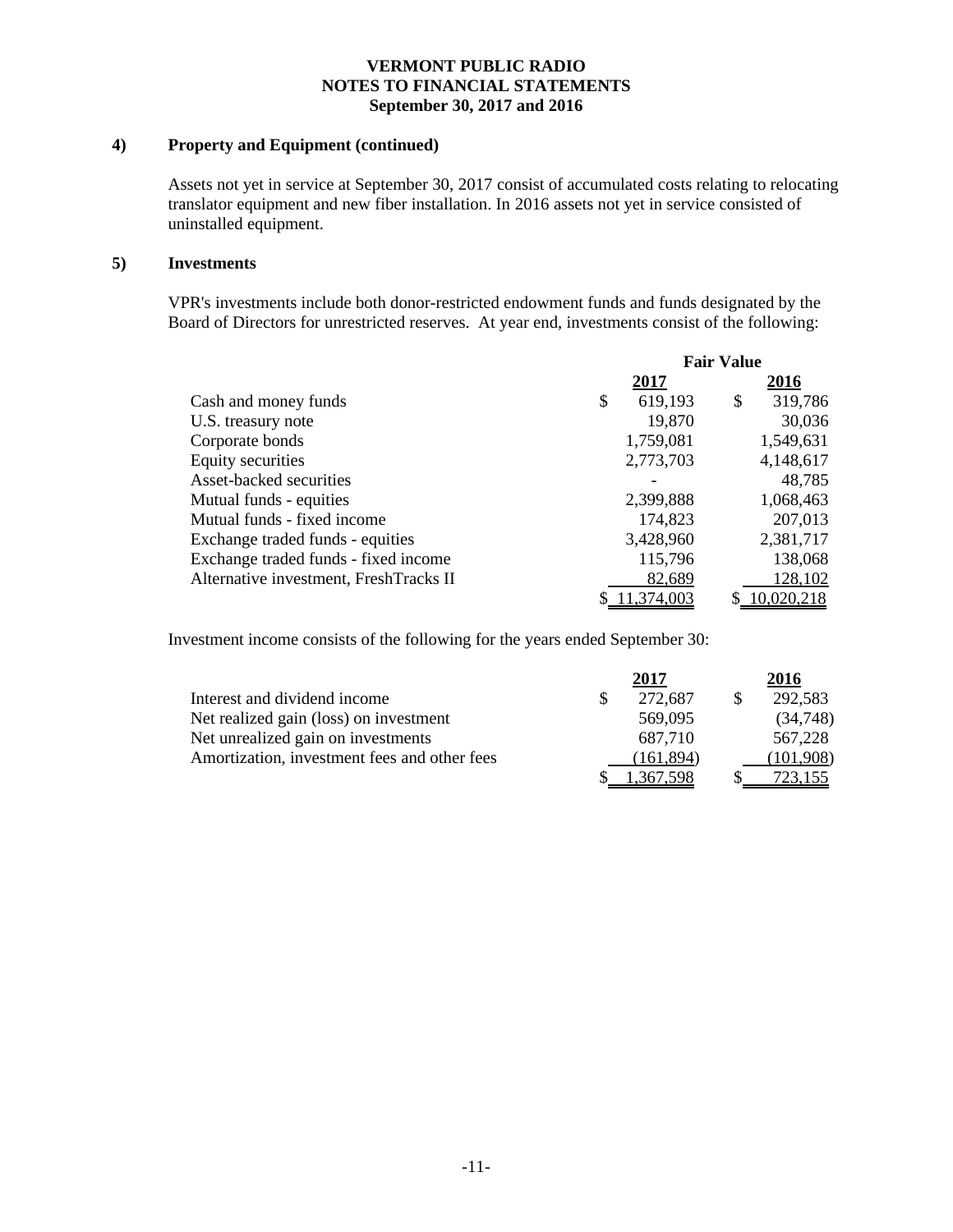# **5) Investments (continued)**

### *Valuation Hierarchy*

The following tables provide the assets carried at fair value measured on a recurring basis under the fair value hierarchy of FASB ASC 820 as of September 30, 2017 and 2016:

|                             | <b>Carrying</b><br>value at Sept.<br>30, 2017 | <b>Level 1</b> | Level 2       | Level 3       |
|-----------------------------|-----------------------------------------------|----------------|---------------|---------------|
| Investments:                |                                               |                |               |               |
| Cash and money funds        | \$<br>619,193                                 | \$<br>619,193  | \$            | \$            |
| U.S. treasury note          | 19,870                                        | 19,870         |               |               |
| Corporate bonds             | 1,759,081                                     |                | 1,759,081     |               |
| <b>Equity securities</b>    | 2,773,703                                     | 2,773,703      |               |               |
| Mutual funds - equities     | 2,399,888                                     | 2,399,888      |               |               |
| Mutual funds - fixed income | 174,823                                       | 174,823        |               |               |
| Exchange traded funds -     |                                               |                |               |               |
| equities                    | 3,428,960                                     | 3,428,960      |               |               |
| Exchange traded funds -     |                                               |                |               |               |
| fixed income                | 115,796                                       | 115,796        |               |               |
| Alternative investment      |                                               |                |               |               |
| FreshTracks II              | 82,689                                        |                |               | 82,689        |
| Total investments           | \$11,374,003                                  | \$9,532,233    | \$1,759,081   | 82,689<br>\$  |
| Fair value of beneficial    |                                               |                |               |               |
| interests in trusts         | $\frac{1}{2}$<br>845,550                      | $\mathbb{S}$   | \$845,550     | \$            |
|                             | <b>Carrying</b><br>value at Sept.             |                |               |               |
|                             | 30, 2016                                      | <b>Level 1</b> | Level 2       | Level 3       |
| Investments:                |                                               |                |               |               |
| Cash and money funds        | \$<br>319,786                                 | \$<br>319,786  | \$            | \$            |
| U.S. treasury note          | 30,036                                        | 30,036         |               |               |
| Corporate bonds             | 1,549,631                                     |                | 1,549,631     |               |
| <b>Equity securities</b>    | 4,148,617                                     | 4,148,617      |               |               |
| Asset-backed securities     | 48,785                                        | 48,785         |               |               |
| Mutual funds - equities     | 1,068,463                                     | 1,068,463      |               |               |
| Mutual funds - fixed income | 207,013                                       | 207,013        |               |               |
| Exchange traded funds -     |                                               |                |               |               |
| equities                    | 2,381,717                                     | 2,381,717      |               |               |
| Exchange traded funds -     |                                               |                |               |               |
| fixed income                | 138,068                                       | 138,068        |               |               |
| Alternative investment      |                                               |                |               |               |
| FreshTracks II              | 128,102                                       |                |               | 128,102       |
| Total investments           | \$10,020,218                                  | \$8,342,485    | \$1,549,631   | 128,102<br>\$ |
| Fair value of beneficial    |                                               |                |               |               |
| interests in trusts         | \$<br>780,779                                 | \$             | 780,779<br>\$ | \$            |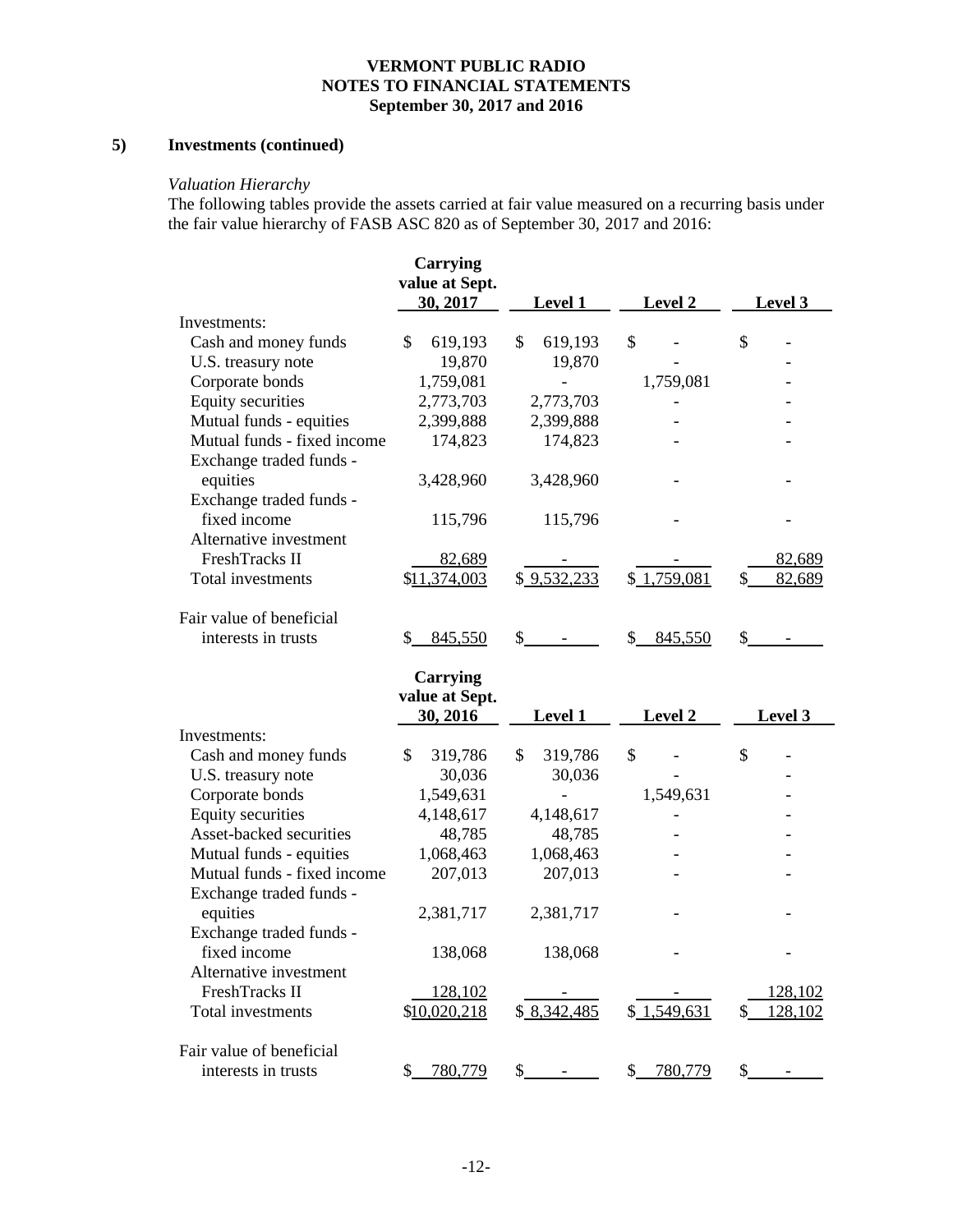### **5) Investments (continued)**

In 2008, VPR agreed to invest up to \$350,000 with FreshTracks II, a venture capital fund. As of September 30, 2017 VPR had invested a total of \$308,142. Since 2008 stock and cash distributions received from the fund were \$115,133. The fair value of the Investment in FreshTracks II, as reported by the fund, was \$82,689 and \$128,102 at September 30, 2017 and 2016, respectively. A VPR Board member who joined the Board in 2010, was a co-founder in 2000 of FreshTracks Capital, which manages the fund, and he remains an unpaid advisor.

Changes in the FreshTracks II investment (Level 3) are as follows:

|                                      | 2017 |           |  | 2016      |  |
|--------------------------------------|------|-----------|--|-----------|--|
| <b>Beginning Balance</b>             | \$   | 128,102   |  | 118,176   |  |
| Contributions                        |      |           |  | 6,217     |  |
| Included in investment income:       |      |           |  |           |  |
| Fees and expenses                    |      | (2,270)   |  | (3,858)   |  |
| Interest income                      |      |           |  |           |  |
| Unrealized valuation change          |      | (43, 144) |  | 41,414    |  |
| Realized loss - included in realized |      |           |  |           |  |
| gain (loss) on investments           |      |           |  | (33, 849) |  |
| Ending balance                       |      | 82.689    |  | 128,102   |  |

#### **6) Beneficial Interests in Trusts**

Beneficial interests in trusts are recorded at the fair value of the underlying investments, which approximates the present value of the future payment VPR will receive. For remainder interest trusts quantitative factors include a long-term average growth rate of 5 percent and a discount rate of 5 percent. The estimated fair value of beneficial interests in trusts as of September 30, 2017 and 2016 was \$845,550 and \$780,779, respectively.

### **7) Endowment Net Asset**

The State of Vermont enacted the Uniform Prudent Management of Institutional Funds Act of 2006 (UPMIFA) effective May 5, 2009, the provisions of which apply to endowment funds existing or established after that date. VPR adopted UPMIFA for the year ended September 30, 2009. VPR has interpreted the law as requiring prudent management of its endowment funds with a view to supporting VPR and giving due regard to increasing the value of its donor-restricted endowment funds over the long-term, absent donor stipulations to the contrary. As a result of this interpretation, VPR classifies as permanently restricted net assets (a) the original value of gifts donated to the permanent endowment, (b) the original value of subsequent gifts to the permanent endowment and (c) accumulations to the permanent endowment made in accordance with the direction of the applicable donor gift instrument at the time the accumulation is added to the endowment funds. The remaining portion of the donor-restricted endowment funds that are not classified as permanently restricted net assets are classified as temporarily restricted net assets until those amounts are appropriated for expenditure by VPR in a manner consistent with the standard of prudence prescribed by UPMIFA.

VPR has adopted investment and spending policies for endowment assets that attempt to provide a predictable stream of funding for programs supported by its endowment while seeking to maintain the purchasing power of the endowment assets. Endowment assets include those assets of donor-restricted funds that VPR must hold in perpetuity as well as unrestricted reserve funds.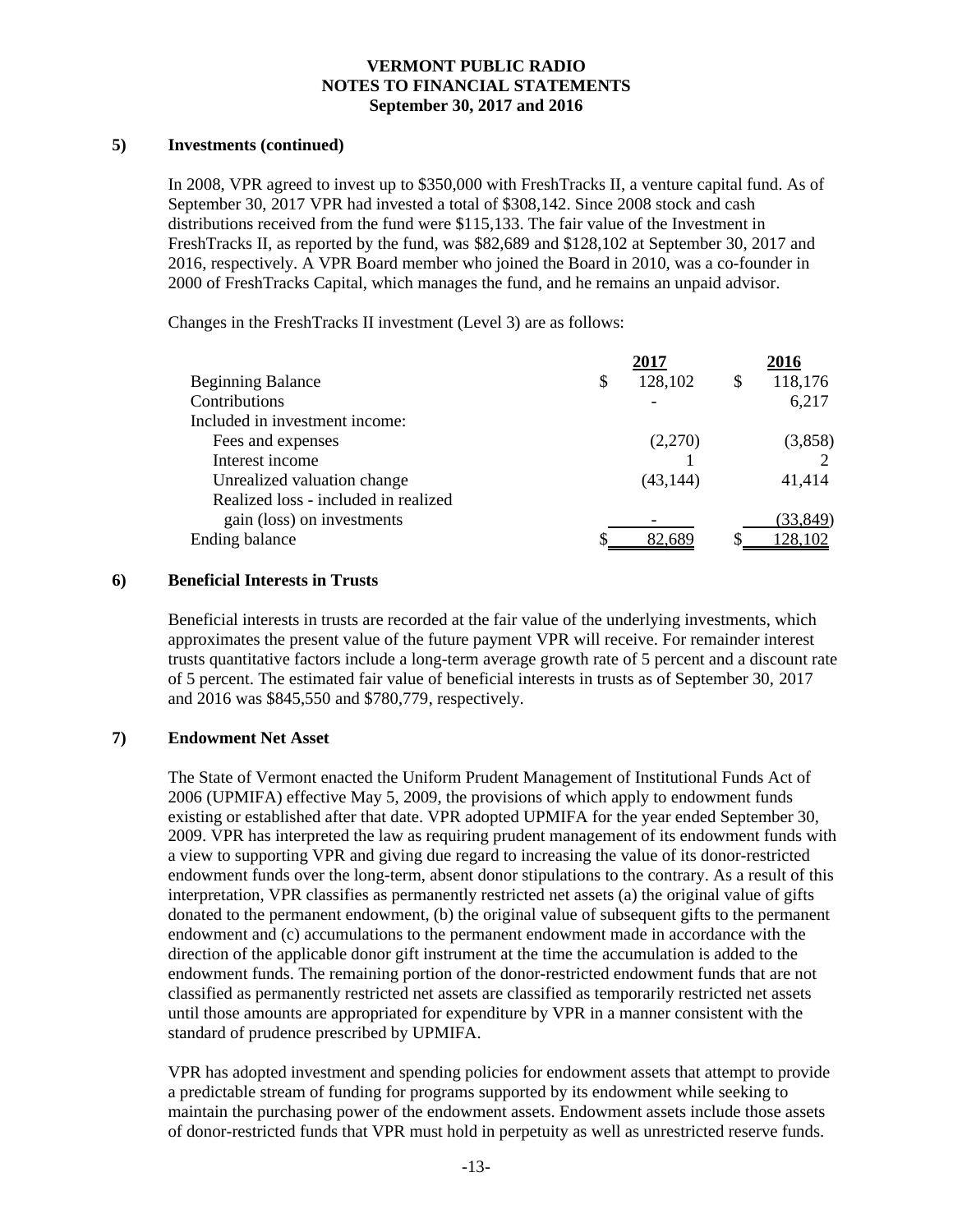### **7) Endowment Net Asset (continued)**

Changes in endowment net assets were as follows for the years ended September 30, 2016 and 2017:

|                               | <b>Unrestricted</b> | <b>Temporarily</b> | <b>Permanently</b> |              |
|-------------------------------|---------------------|--------------------|--------------------|--------------|
|                               | <b>Reserves</b>     | <b>Restricted</b>  | <b>Restricted</b>  | Total        |
| Fair value October 1, 2015    | \$1,162,886         | \$1,331,374        | \$7,148,599        | \$9,642,859  |
| Contributions                 | 182,963             |                    | 19,431             | 202,394      |
| Unrealized gains              | 59,907              | 507,094            |                    | 567,001      |
| Net investment income         | 20,996              | 132,649            |                    | 153,645      |
| Withdrawal for capital        |                     |                    |                    |              |
| campaign expenses             | (130,073)           |                    |                    | (130,073)    |
| Strategic draw                | (168, 247)          |                    |                    | (168, 247)   |
| Appropriated for operations   |                     | (247, 829)         |                    | (247, 829)   |
| Other                         | (1,140)             | (359)              |                    | (1,499)      |
| Fair value September 30, 2016 | 1,127,292           | 1,722,929          | 7,168,030          | 10,018,251   |
| Contributions                 | 295,874             |                    |                    | 295,874      |
| Unrealized gains              | 80,458              | 607,183            |                    | 687,641      |
| Net investment income         | 84,404              | 597,186            |                    | 681,590      |
| Withdrawal for capital        |                     |                    |                    |              |
| campaign expenses             | (80,251)            |                    |                    | (80,251)     |
| Appropriated for operations   |                     | (232,089)          |                    | (232,089)    |
| Other                         | (103)               | 103                |                    |              |
| Fair value September 30, 2017 | \$1,507,674         | \$2,695,312        | \$7,168,030        | \$11,371,016 |

### **8) Line of Credit**

In December 2016 VPR obtained a \$450,000 line of credit from Community Bank N.A. with interest at 0.5% below the Wall Street Journal prime rate, with a minimum rate of 3.25%, which matures in February 2018. The effective interest rate was 3.75% at September 30, 2017. The line of credit is secured by real and personal property. There were no borrowings on the line of credit during the year ended September 30, 2017.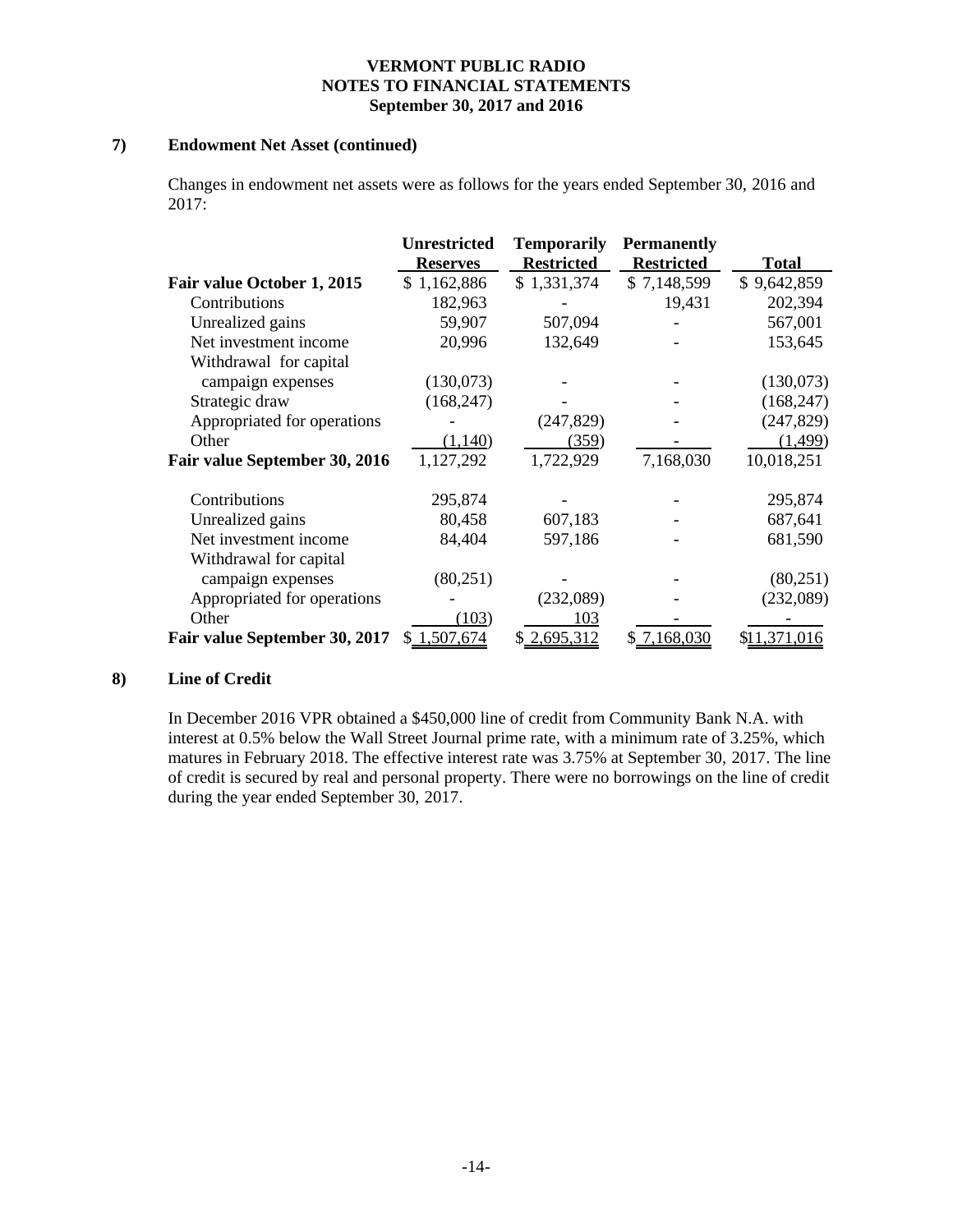## **9) Long-Term Debt**

Long-term debt consists of the following at September 30:

|                                                          | 2017      | 2016       |
|----------------------------------------------------------|-----------|------------|
| Community Bank N.A.:                                     |           |            |
| \$5,000,000 construction loan dated September 2015,      |           |            |
| interest only monthly installments and annual principal  |           |            |
| payments, variable interest 0.5% below the Wall Street   |           |            |
| Journal Prime Rate with a floor of 2.75% (3.75% and      |           |            |
| 3% at September 30, 2017 and 2016, respectively).        |           |            |
| Matures December 2020. Secured by assignment of          |           |            |
| pledges receivable, non-restricted marketable securities |           |            |
| and mortgage deed. The bank held in escrow \$0           |           |            |
| and \$250,098 at September 30, 2017 and 2016,            |           |            |
| respectively.                                            | 1,520,000 | 4,341,520  |
| Total long-term debt                                     | 1,520,000 | 4,341,520  |
| Less current portion                                     |           | (341, 520) |
| Long-term debt, less current portion                     | 1.520.000 | 4,000,000  |
|                                                          |           |            |

Future maturities of long-term debt are as follows for the years ending September 30,

| 2018  | $\overline{\phantom{a}}$<br>J |
|-------|-------------------------------|
| 2019  | 20,000                        |
| 2020  | 1,000,000                     |
| 2021  | 500,000                       |
| Total | 1,520,000                     |

#### **10) Retirement Plans**

VPR sponsors a 401(k) defined contribution retirement plan for employees that have attained age 21 and have completed one month of service. VPR contributes a safe harbor match equal to 100% of the first 3% of salary deferrals, and 50% of the next 2% of salary deferrals up to a maximum match of 4%. In addition, VPR, at its discretion, may make additional contributions for each employee based on a percentage of annual compensation. Total contributions to the plan were \$135,710 and \$122,269 for the years ended September 30, 2017 and 2016, respectively.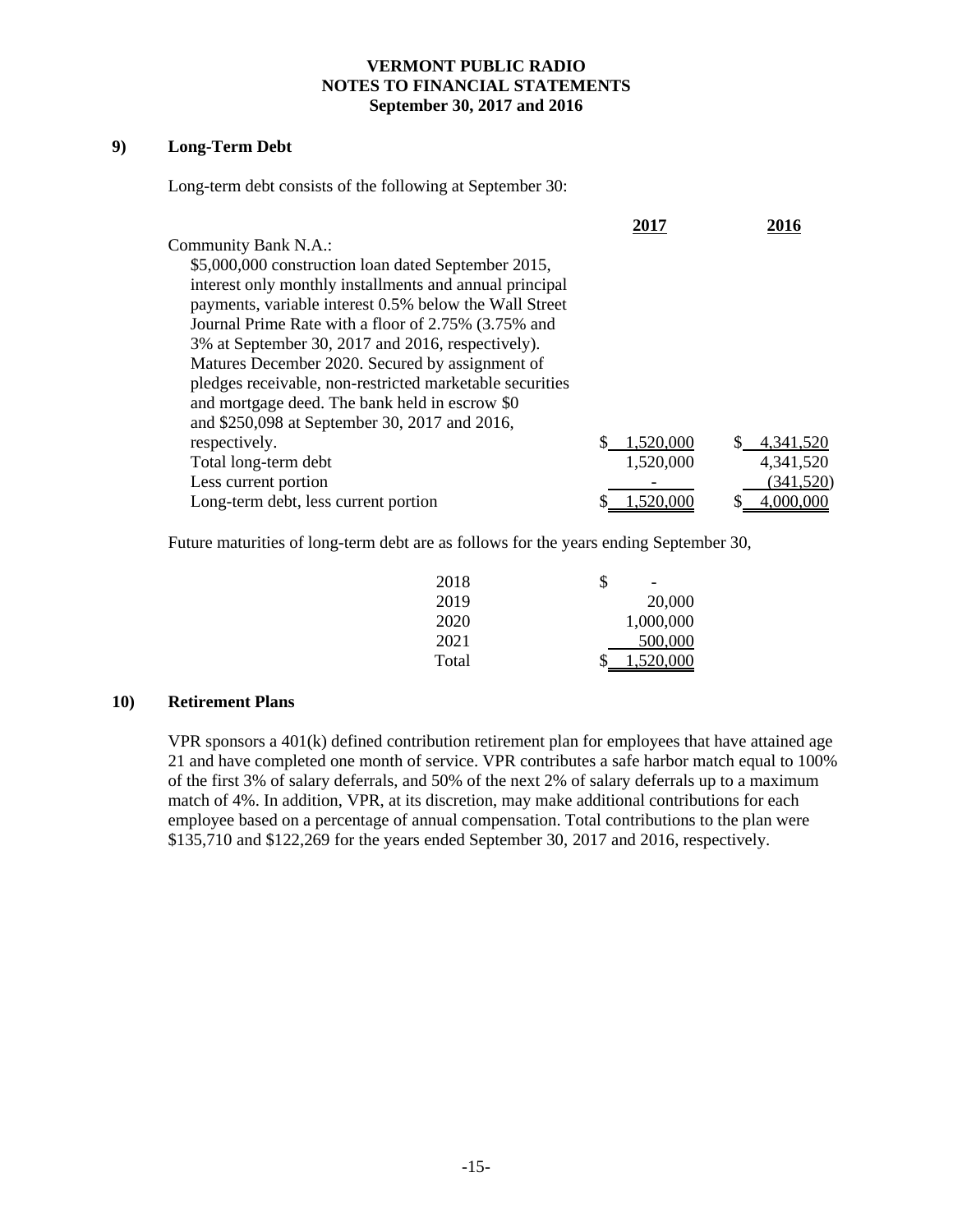### **11) Operating Leases**

VPR leases certain equipment, transmitting facilities and sites, and storage areas under operating leases that expire through 2030. Rent expense for these leases was \$228,029 and \$236,009 for the years ended September 30, 2017 and 2016, respectively.

Approximate future minimum rental payments under noncancelable agreements for the years ending September 30 are as follows:

| 2018       | \$<br>207,000 |
|------------|---------------|
| 2019       | 175,000       |
| 2020       | 139,000       |
| 2021       | 96,000        |
| 2022       | 46,000        |
| Thereafter | 170,000       |
| Total      | 833,000       |

## **12) Temporarily Restricted Net Assets**

### Journalism Fund

VPR established the Journalism Fund in 2010 to provide financial resources that support VPR's vision of becoming the most relevant media institution in Vermont by increasing the organization's journalistic capability and capacity.

The Fund is designed to support a range of initiatives, including but not limited to, the following:

- Projects that strengthen regional news coverage.
- Expansion of in-depth, enterprise and investigative reporting.
- Professional development and training programs that heighten the quality of reporting.
- Opportunities to create multi-platform content delivery, including on-air, online and mobile.
- Partnerships with other media organizations.
- Technology that advances reporting capacity and/or depth.

### VPR Next Campaign

### *VPR Building Expansion & Renovation Fund*

In 2014 the VPR Building Expansion & Renovation Fund was established as a primary component of the VPR Next campaign intended to comprise \$8,000,000 of the \$10,000,000 goal of the campaign. The fund was to provide the resources for VPR to expand its existing studios and renovate its historic building. The fund's purpose included direct construction costs, permitting, professional services, as well as necessary furniture, fixtures, and equipment. The building expansion and renovation was substantially complete by September 30, 2016.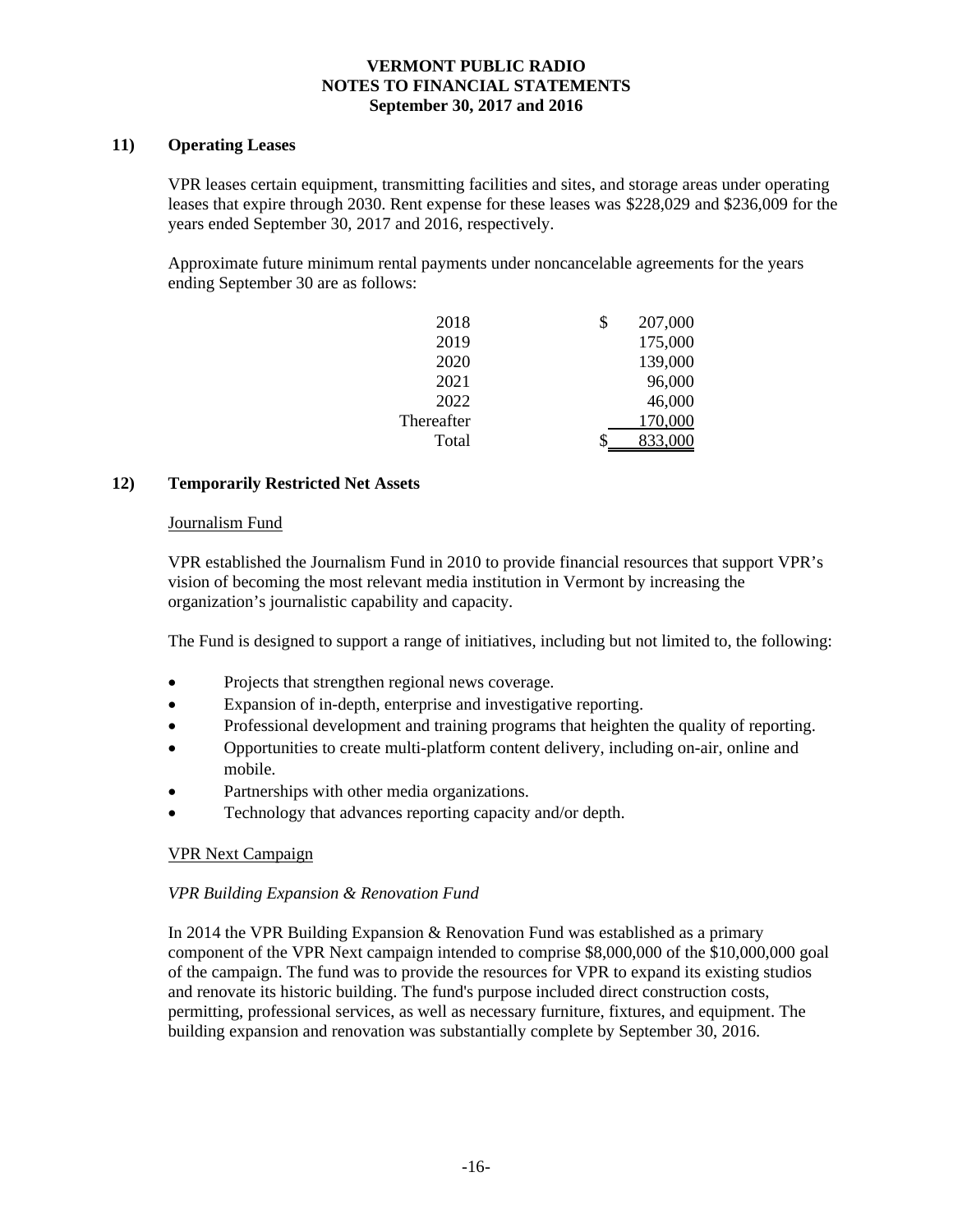### **12) Temporarily Restricted Net Assets (continued)**

#### VPR Next Campaign (continued)

### *VPR Next Innovation Fund*

In 2014 the VPR Innovation Fund was established as part of the VPR Next campaign and was intended to comprise the remaining \$2,000,000 of the \$10,000,000 goal of the campaign. The fund will allow VPR to be nimble in a dynamic media landscape, remain competitive in light of changing technology and demographics, and seize opportunities which strengthen its public service mission, particularly in the areas of new programming, journalism, music, and digital initiatives. The Fund was created as as a flexible innovation fund that will allow the organization to take advantage of opportunities as they arise.

Through September 30, 2017 VPR had received pledges and payments of approximately \$9,800,000 for the VPR Next Campaign. The VPR Next campaign temporarily restricted balance of \$1,248,253 represents the excess of pledges received over expenditures made on a cumulative basis at September 30, 2017 and will be used for future Innovation Fund expenditures. Through September 30, 2016 VPR Next campaign expenditures were in excess of pledges received on a cumulative basis and the VPR Next campaign temporarily restricted balance was released from restriction and was \$0 at September 30, 2016.

Temporarily restricted net assets consist of the following at September 30:

|                                  | 2017      | 2016      |
|----------------------------------|-----------|-----------|
| Journalism fund                  | 39.467    | 44.471    |
| <b>VPR</b> Next campaign         | 1,248,253 |           |
| Unappropriated endowment balance | 2,695,312 | 1.722.929 |
|                                  | .983.032  | .400      |

### **13) Permanently Restricted Net Assets**

#### Creating a Sound Future Endowment

The Creating a Sound Future (CSF) Endowment was created in 2004 when a five-year campaign was launched to raise \$10 million to provide support for VPR's long-term stability. The four specific endowment initiatives supported by the CSF Endowment are:

- 1. Fiscal independence
- 2. New program initiatives
- 3. New technologies
- 4. Continued programming

CSF donations are invested in perpetuity with the total income from these investments to be used for the stated purpose of the Fund.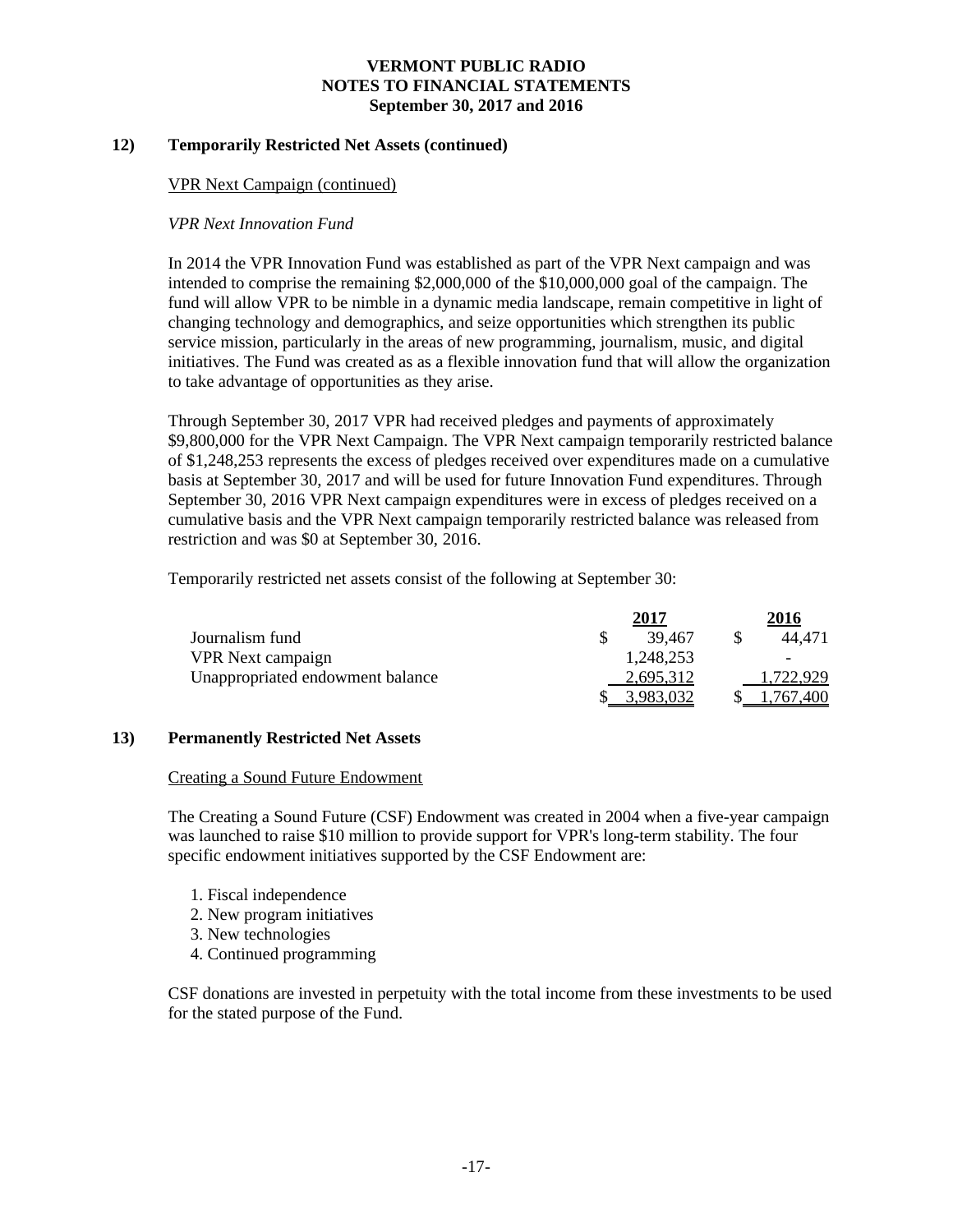### **13) Permanently Restricted Net Assets (continued)**

#### Charles and Terry Phillips Classical Music Endowment

The Charles and Terry Phillips Classical Music Endowment was created in 2002 with a gift of \$1,002,497 with the donor stipulation to "support the broadcast of classical music on VPR." The original fund documents specify that, in the event the VPR Board of Directors determines that conditions or circumstances are such or have so changed as to make it impossible or impractical to continue the broadcast of classical music on VPR, then the Board may apply the funds to benefit such purposes as most closely approximate the original purpose. VPR continues to use the income from this endowment to support its broadcast of classical music.

Permanently restricted gifts are invested in accordance with VPR's investment policies. The income used in each year to support the initiatives is based on the spending rate determined by the Board of Directors, and is reported as unrestricted investment income.

Permanently restricted net assets as of September 30, 2017 and 2016 consist of the following donor-restricted funds to be held in perpetuity:

|                                                      | 2017      |     | 2016      |
|------------------------------------------------------|-----------|-----|-----------|
| Creating a Sound Future Endowment:                   |           |     |           |
| Beneficial interest in trusts                        | 845,550   | \$. | 780,779   |
| Direct gifts, pledge payments and pledges receivable | 6,164,509 |     | 6,164,509 |
| Subtotal - Creating a Sound Future                   | 7,010,059 |     | 6,945,288 |
| Charles and Terry Philips Classical Music Endowment  | 1,003,522 |     | 1,003,522 |
|                                                      | 8.013.581 |     | 7,948,810 |

### **14) Unrestricted Reserves**

The Board of Directors has designated as reserves unrestricted investments of \$1,507,674 at September 30, 2017 and \$1,127,292 at September 30, 2016, to be used only in certain circumstances with prior approval of the Board of Directors.

#### **15) Concentrations**

VPR maintains its cash balances at certain financial institutions located in Vermont. As of September 30, 2017 and 2016, there were certain balances on deposit in excess of the Federal Deposit Insurance Corporation (FDIC) insurance limit or held in uninsured investment or custody accounts. Although these funds were in excess of the standard FDIC insurance limits, VPR believes there is minimal risk of loss in these accounts.

As of September 30, 2017 and 2016, the investment balances held by National Financial Services (NFS) are insured by the Securities Investor Protection Corporation (SIPC) up to \$500,000 and in addition to SIPC protection NFS has arranged for coverage above this limit. Within NFS's excess of SIPC coverage, there is no per-account dollar limit on coverage of securities, but there is a peraccount limit of \$1.9 million on coverage of cash.

Receivable balances that may subject the Company to concentrations of credit risk consist of pledge and underwriting receivables from individuals and businesses located primarily in Vermont. Three individual donors accounted for 35 percent of the VPR Next campaign receivable balance at September 30, 2017. Six individual donors accounted for 45 percent of the VPR Next campaign receivable balance at September 30, 2016.